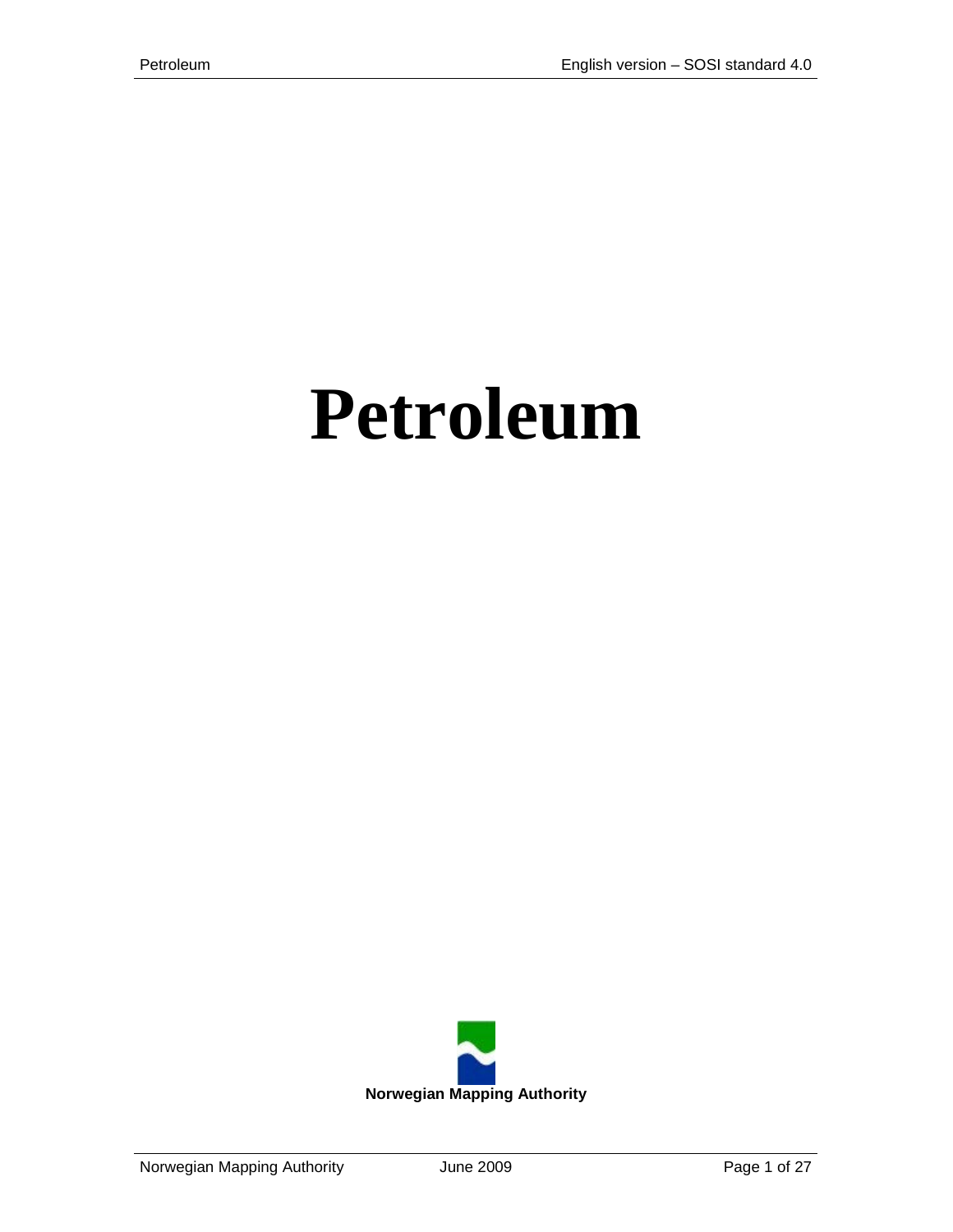[gerd.mardal@statkart.no](mailto:gerd.mardal@statkart.no)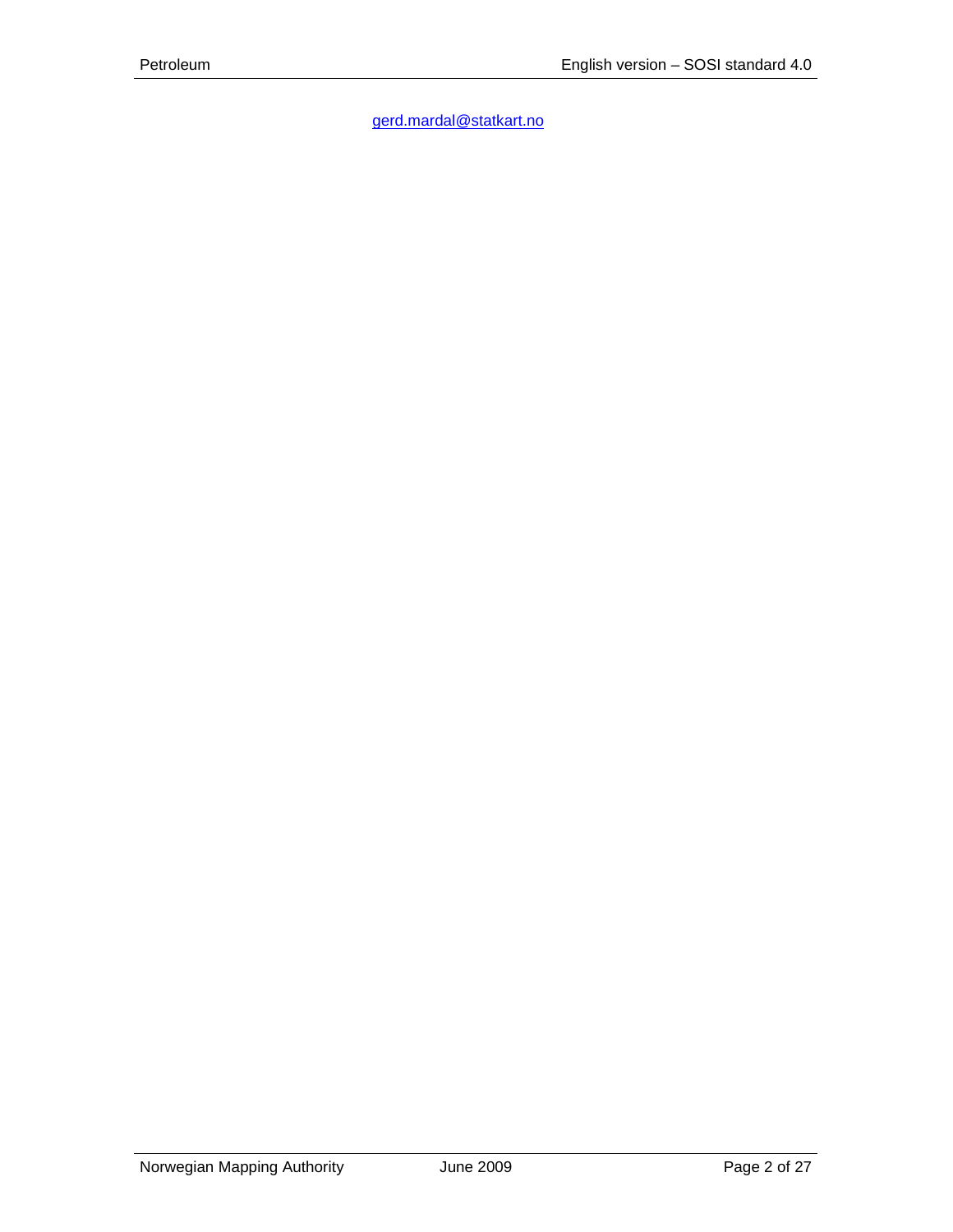# **Table of contents**

| 1.1    |           |                                                                                 |  |
|--------|-----------|---------------------------------------------------------------------------------|--|
| 1.2    |           |                                                                                 |  |
| 1.2.1  |           |                                                                                 |  |
| 1.2.2  |           |                                                                                 |  |
| 1.2.3  |           |                                                                                 |  |
| 1.2.4  |           |                                                                                 |  |
| 1.2.5  |           |                                                                                 |  |
| 1.2.6  |           |                                                                                 |  |
| 1.2.7  |           |                                                                                 |  |
| 1.2.8  |           |                                                                                 |  |
| 1.2.9  |           |                                                                                 |  |
| 1.2.10 |           |                                                                                 |  |
| 1.2.11 |           |                                                                                 |  |
| 1.2.12 |           |                                                                                 |  |
| 1.2.13 |           |                                                                                 |  |
| 1.2.14 |           |                                                                                 |  |
| 1.2.15 |           |                                                                                 |  |
| 1.2.16 |           |                                                                                 |  |
| 1.2.17 |           | Association < <topo>&gt; ShelfSubdivision -ShelfSubdivisionBoundary 17</topo>   |  |
| 1.2.18 |           |                                                                                 |  |
| 1.2.19 |           |                                                                                 |  |
| 1.2.20 |           |                                                                                 |  |
| 1.2.21 |           |                                                                                 |  |
| 1.2.22 |           | Association < <topo>&gt; ExplorationArea -ExplorationAreaBoundary 19</topo>     |  |
| 1.2.23 |           | Association < <topo>&gt; PetroleumQuadrant -PetroleumQuadrantBoundary 19</topo> |  |
| 1.2.24 |           | Association << Topo>> PetroleumBlock - PetroleumBlockBoundary  19               |  |
| 1.2.25 |           | Association < <topo>&gt; ProductionLicence-ProductionLicenceBoundary 20</topo>  |  |
| 1.2.26 |           | Association < <topo>&gt; PetroleumDeposit -PetroleumDepositBoundary 20</topo>   |  |
|        | 1.2.26.1  |                                                                                 |  |
|        | 1.2.26.2  |                                                                                 |  |
|        | 1.2.26.3  |                                                                                 |  |
|        | 1.2.26.4  |                                                                                 |  |
|        | 1.2.26.5  |                                                                                 |  |
|        | 1.2.26.6  |                                                                                 |  |
|        | 1.2.26.7  |                                                                                 |  |
|        | 1.2.26.8  |                                                                                 |  |
|        | 1.2.26.9  |                                                                                 |  |
|        | 1.2.26.10 |                                                                                 |  |
|        | 1.2.26.11 |                                                                                 |  |
|        | 1.2.26.12 |                                                                                 |  |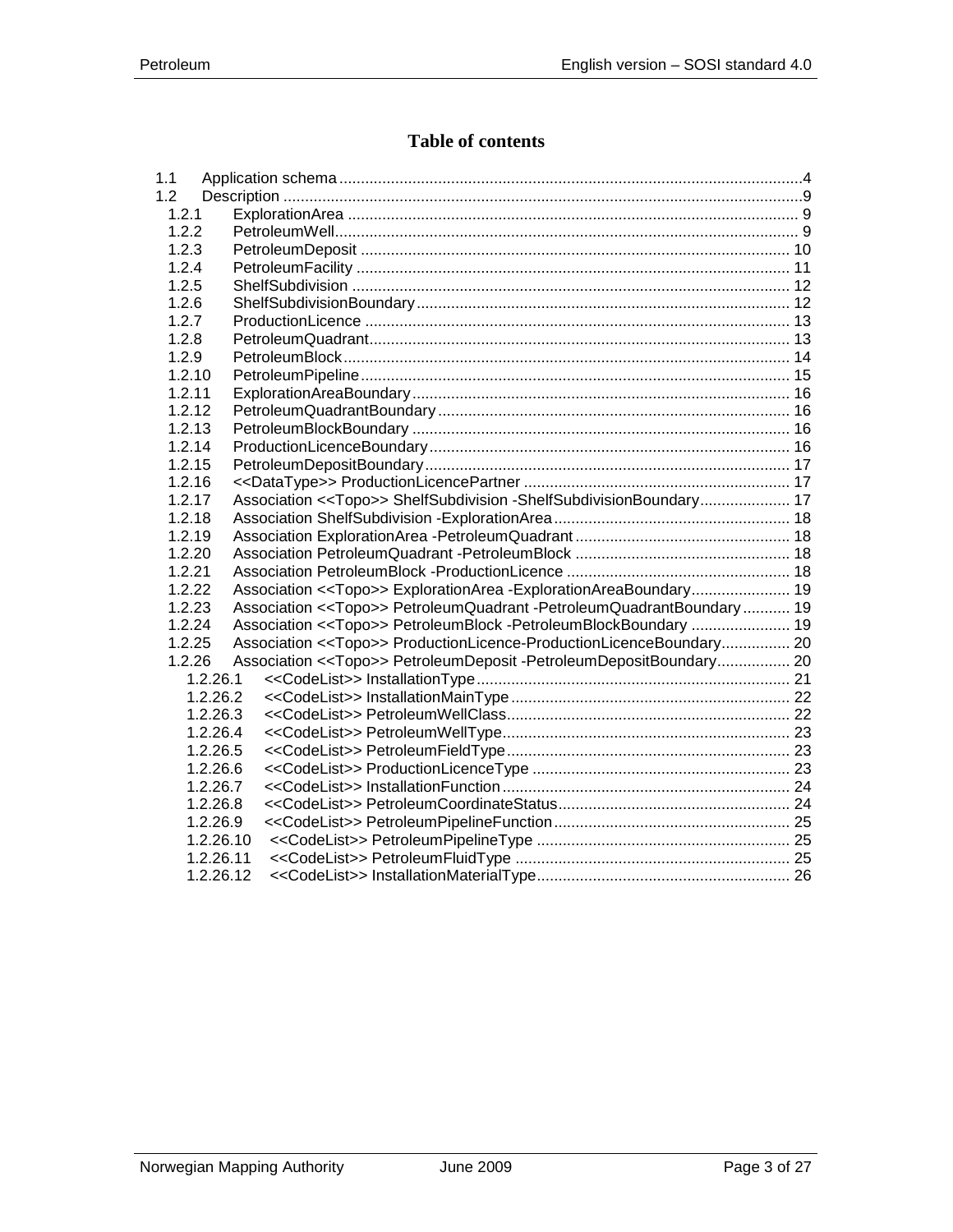#### <span id="page-3-0"></span>**1.1 Application schema**

# ShelfSubdivision **ShelfSubdivision** ShelfSubdivisionBoundary ShelfSubdivisionBoundary  $1..2$  <<Topo>>  $0..*$ ExplorationArea <br>
+boundaryExplorationArea ExplorationAreaBoundary 1  $0.1*$ +explorationArea  $1..2$  <<Topo>>  $0..*$ The Community of the United States of the Abdundary PetroleumQuadrant PetroleumQuadrant Boundary 1..\*  $0.1$ \* +quadrant 1..2 <<Topo>> 0..\* PetroleumBlock 
<br>
PetroleumBlock 
<br>
a boundaryPetroleumBlock

<br>
PetroleumBlockBoundary 1 +block  $\vert 0.^*$ 1..2 <<Topo>> 0..\* ProductionLicence **Accord Engineeries** +boundaryProductionLicence ProductionLicenceBoundary  $1.$ \*  $0.1$ +productionLicence  $1..2$  <<Topo>>  $0..*$

#### **Classification of areas**

#### **Exploration area**

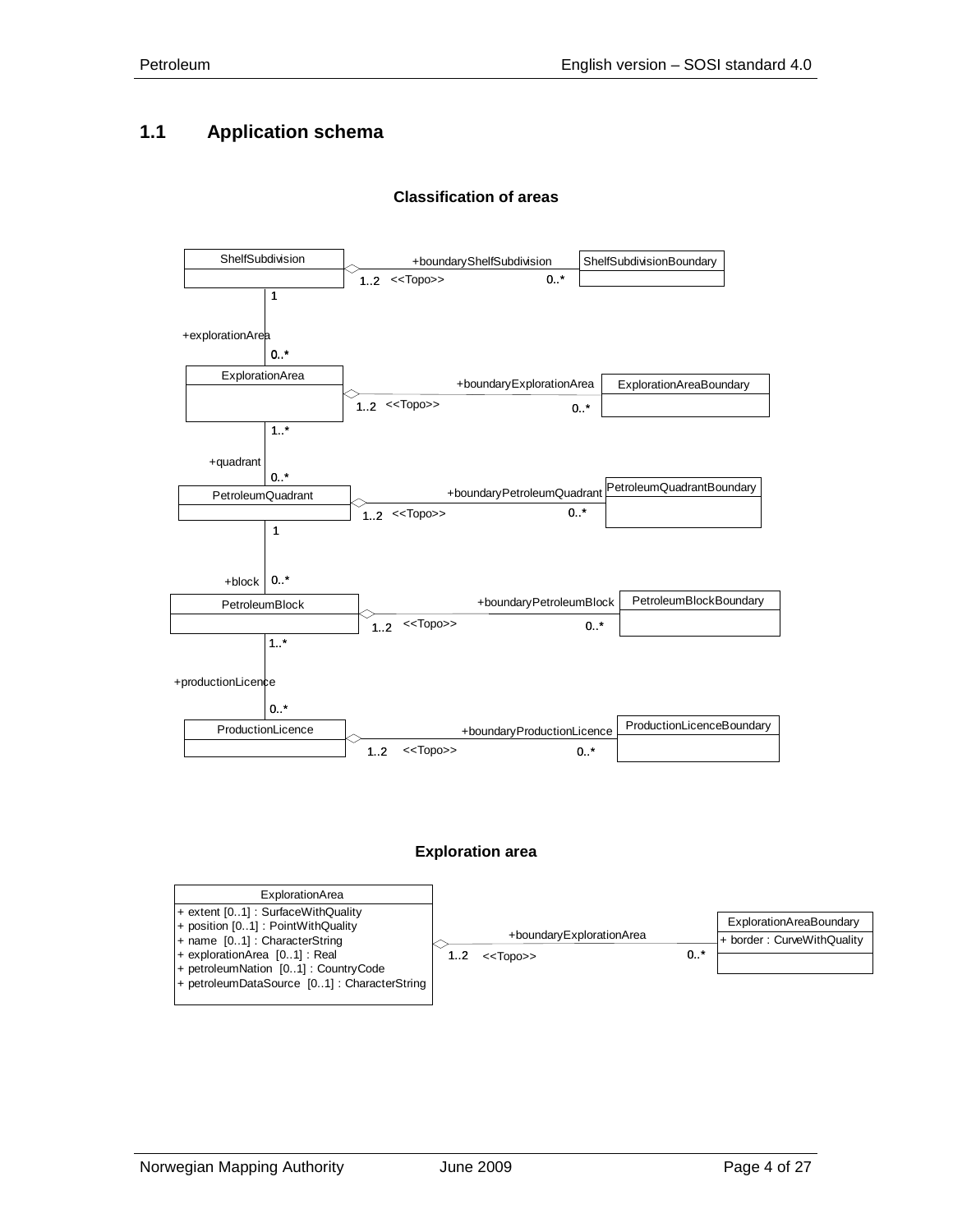#### **Petroleum deposit**



#### **Petroleum facillity**

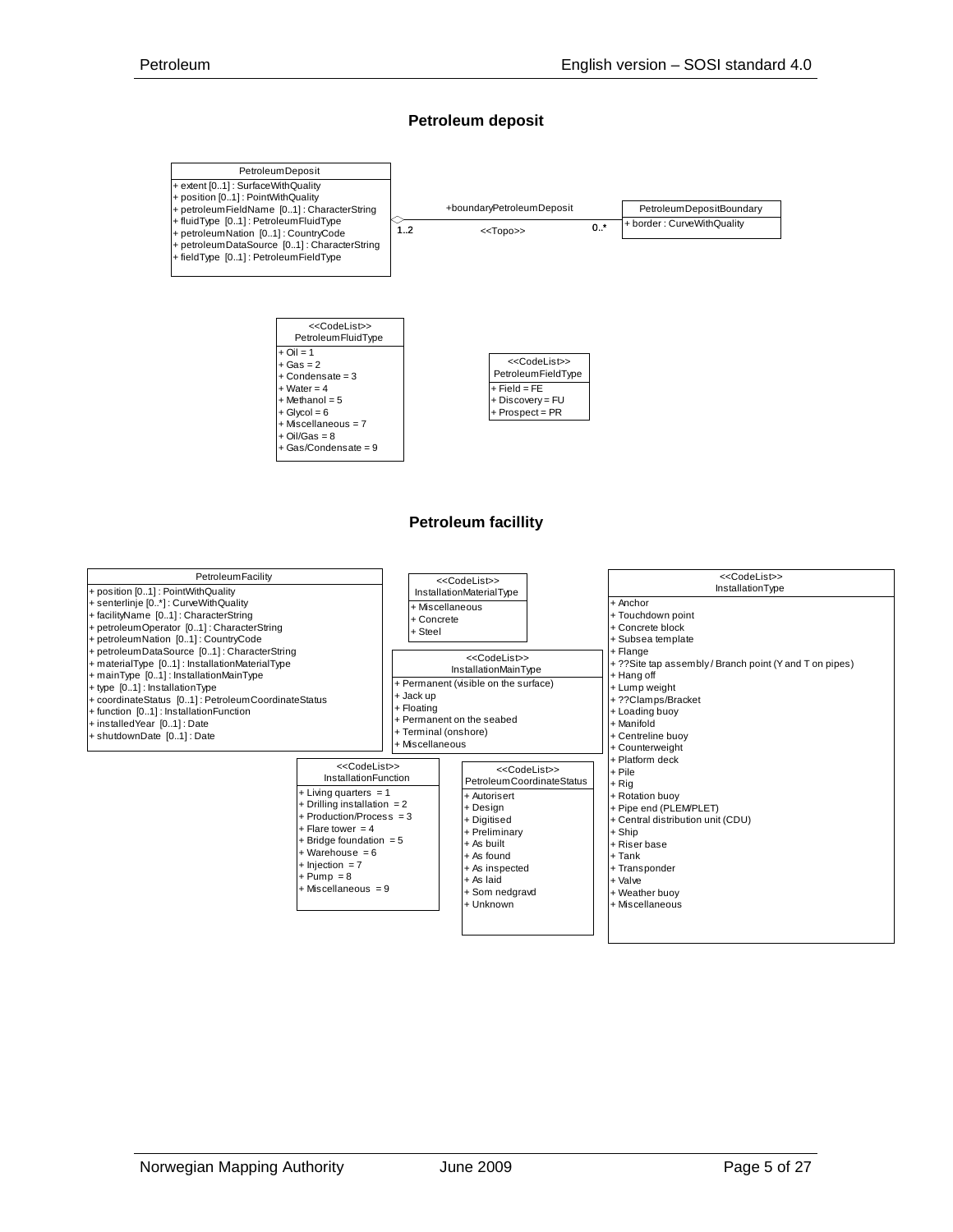#### **Petroleum pipeline**



#### **Petroleum well**

+ Appraisal + Cuttings injector + Gas/cond. producer + Gas injector + Gas producer + Observer + Observer/injector + Observer/producer + Oil/gas producer + Oil producer + Producer/injector + Test + Survey + Water/gas injector + Water injector + Water producer

PetroleumWellClass

<<CodeList>>

| PetroleumWell                                |
|----------------------------------------------|
| + position: PointWithQuality                 |
| + name [01] : CharacterString                |
| + wellType [01] : PetroleumWellType          |
| + wellRegNo [01] : Integer                   |
| + licenceNumber [01]: CharacterString        |
| + petroleumNation [01]: CountryCode          |
| + petroleumDataSource [01]: CharacterString  |
| + numberOfDrillingDays [01]: Integer         |
| + drillingStart [01] : Date                  |
| + drilling End [01] : Date                   |
| + petroleumOperator [01]: CharacterString    |
| + drillingFacilityName [01]: CharacterString |
| + wellClass [01]: PetroleumWellClass         |
| + rkt [01] : Real                            |
| + ??rktTotalDepth [01] : Real                |
| + formationTotalDepth [01]: CharacterString  |
| + geologicAge [01] : GeologicAge             |
| + wellResult [01]: CharacterString           |
|                                              |
|                                              |

#### <<CodeList>>

- PetroleumWellType
- + Exploration well
- + Development well
- 

GeologicAge (from Geology - introduction) <<CodeList>>

- + Relief well
- 
- Shallow wells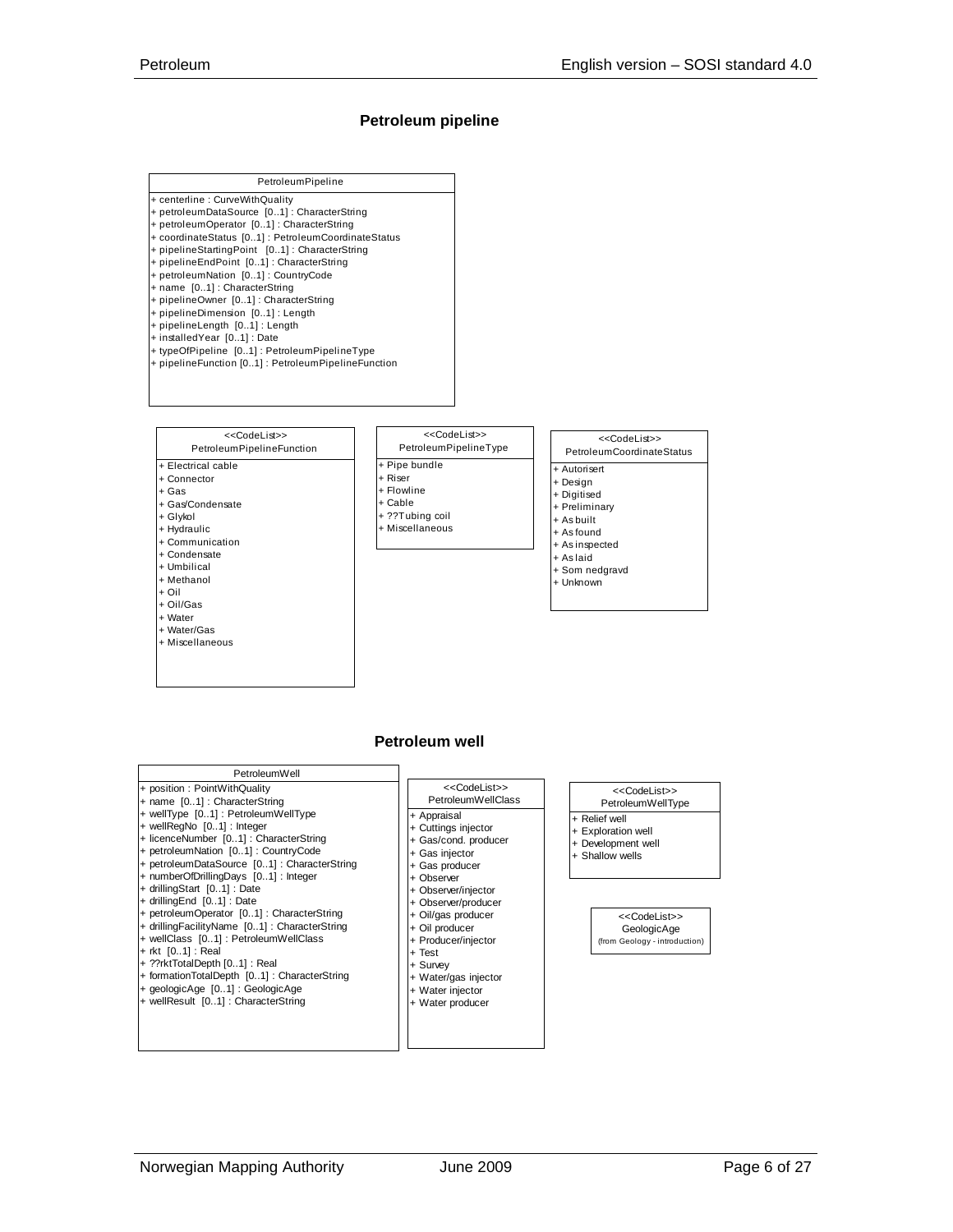#### **Petroleumblock**



#### **Production licence**





#### **Shelf subdivision**

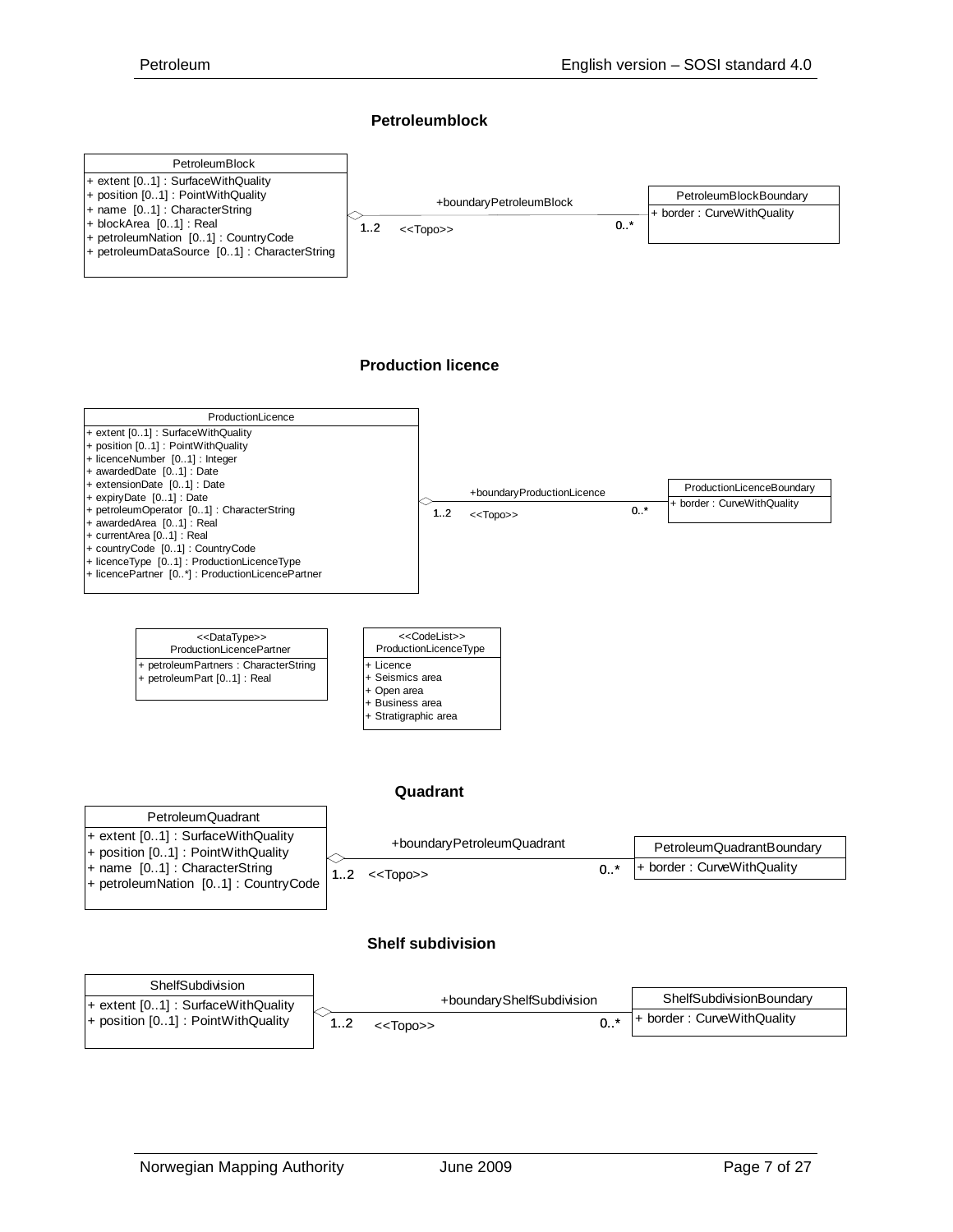#### **Datatypes**

<<DataType>>

ProductionLicencePartner + petroleumPartners : CharacterString

+ petroleumPart [0..1] : Real

#### **Codelists**

| < <codelist>&gt;</codelist>                              |                             |                      | < <codelist>&gt;</codelist>                     |                      | < <codelist>&gt;</codelist>         |
|----------------------------------------------------------|-----------------------------|----------------------|-------------------------------------------------|----------------------|-------------------------------------|
| InstallationType                                         |                             |                      | Petroleum WellClass<br>InstallationMaterialType |                      |                                     |
| + Anchor                                                 |                             |                      | + Appraisal                                     | + Miscellaneous      |                                     |
| + Touchdown point                                        |                             |                      | + Cuttings injector                             | + Concrete           |                                     |
| + Concrete block                                         |                             |                      | + Gas/cond. producer                            | + Steel              |                                     |
| + Subsea template                                        |                             |                      | + Gas injector                                  |                      |                                     |
| + Flange                                                 |                             |                      | + Gas producer                                  |                      |                                     |
| + ?? Site tap assembly / Branch point (Y and T on pipes) |                             |                      | + Observer                                      |                      |                                     |
| + Hang off                                               |                             |                      | + Observer/injector                             |                      | < <codelist>&gt;</codelist>         |
| + Lump weight                                            |                             |                      | + Observer/producer                             | Petroleum Field Type |                                     |
| + ??Clamps/Bracket                                       |                             |                      | + Oil/gas producer                              |                      |                                     |
| + Loading buoy                                           |                             |                      | + Oil producer                                  | $+$ Field = FE       |                                     |
| + Manifold                                               |                             |                      | + Producer/injector                             | + Discovery = FU     |                                     |
| + Centreline buoy                                        |                             | + Test               |                                                 | + Prospect = PR      |                                     |
| + Counterweight                                          |                             | + Survey             |                                                 |                      |                                     |
| + Platform deck                                          |                             |                      |                                                 |                      |                                     |
| + Pile                                                   |                             |                      | + Water/gas injector                            |                      |                                     |
|                                                          |                             |                      | + Water injector                                |                      | < <codelist>&gt;</codelist>         |
| + Rig                                                    |                             |                      | + Water producer                                |                      | <b>Status</b>                       |
| + Rotation buoy                                          |                             |                      |                                                 |                      | (from SOSI Object)                  |
| + Pipe end (PLEMPLET)                                    |                             |                      |                                                 |                      | $+$ In use = B                      |
| + Central distribution unit (CDU)                        |                             |                      | < <codelist>&gt;</codelist>                     |                      | $+$ Operations = D                  |
| + Ship                                                   |                             |                      | InstallationMainType                            |                      | + Existing (default) = $E$          |
| + Riser base                                             |                             |                      | + Permanent (visible on the surface)            |                      | $+$ Obsolete = $F$                  |
| $+$ Tank                                                 |                             | + Jack up            |                                                 |                      | + In disrepair = I                  |
| + Transponder                                            |                             | + Floating           |                                                 |                      | $+$ Condemned = $K$                 |
| + Valve                                                  |                             |                      | + Permanent on the seabed                       |                      | $+$ Discontinued = N                |
| + Weather buoy                                           |                             | + Terminal (onshore) |                                                 |                      | $+$ Rebuilt = O                     |
| + Miscellaneous                                          |                             | + Miscellaneous      |                                                 |                      | $+$ Planned = P                     |
|                                                          |                             |                      |                                                 |                      | + Illustrated as planned            |
| < <codelist>&gt;</codelist>                              |                             |                      |                                                 |                      | + Planned, engineered = P2          |
|                                                          | < <codelist>&gt;</codelist> |                      | < <codelist>&gt;</codelist>                     |                      | $+$ In progress = U                 |
| Petroleum WellType                                       | Petroleum Pipeline Function |                      | Petroleum Fluid Type                            |                      | $+$ Approved = $V$                  |
| + Relief well                                            | + Electrical cable          |                      | $+$ Oil = 1                                     |                      | $+$ Removed = FJ                    |
| + Exploration well                                       | + Connector                 |                      | $+$ Gas = 2                                     |                      | + Tenkt tatt i bruk = TT            |
| + Development well                                       | + Gas                       |                      | $+$ Condensate = 3                              |                      |                                     |
| + Shallow wells                                          | + Gas/Condensate            |                      | $+ Water = 4$                                   |                      |                                     |
|                                                          | + Glykol                    |                      | + Methanol = 5                                  |                      |                                     |
| < <codelist>&gt;</codelist>                              | + Hydraulic                 |                      | $+$ Glycol = 6                                  |                      |                                     |
| Petroleum CoordinateStatus                               | + Communication             |                      | + Miscellaneous = 7                             |                      | < <codelist>&gt;</codelist>         |
|                                                          | + Condensate                |                      | $+$ Oil/Gas = 8                                 |                      | CountryCode                         |
| + Autorisert                                             | + Umbilical                 |                      | + Gas/Condensate = 9                            |                      | (from National main classification) |
| + Design                                                 | + Methanol                  |                      |                                                 |                      |                                     |
| + Digitised                                              | + Oil                       |                      |                                                 |                      |                                     |
| + Preliminary                                            | + Oil/Gas                   |                      |                                                 |                      |                                     |
| + As built                                               | + Water                     |                      |                                                 |                      |                                     |
| + As found<br>+ Water/Gas                                |                             |                      |                                                 |                      |                                     |
| + As inspected                                           | + Miscellaneous             |                      |                                                 |                      |                                     |
| + As laid                                                |                             |                      |                                                 |                      |                                     |
| + Som nedgravd                                           |                             |                      |                                                 |                      |                                     |
| + Unknown                                                |                             |                      |                                                 |                      |                                     |
|                                                          |                             |                      |                                                 |                      |                                     |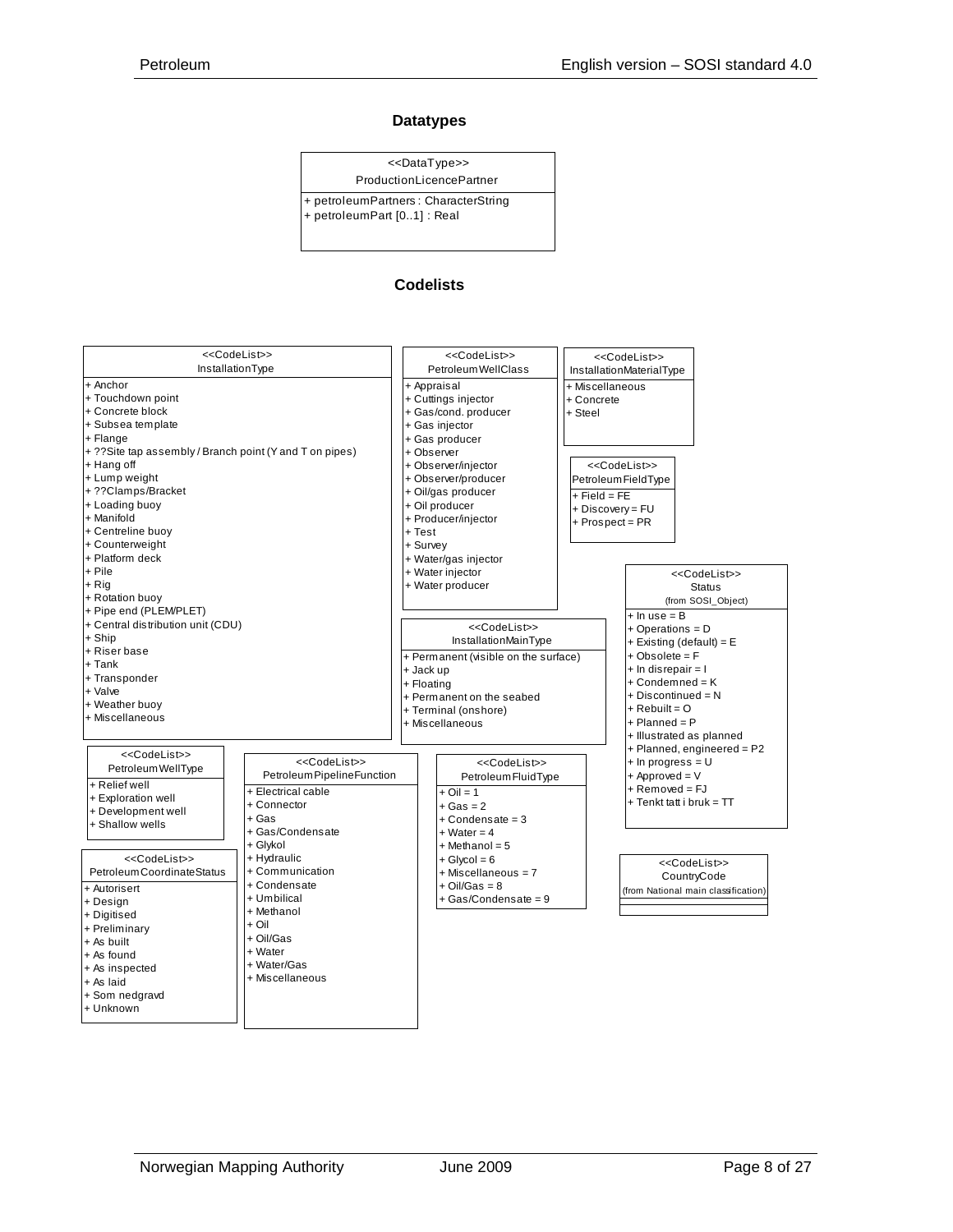# <span id="page-8-0"></span>**1.2 Description**

## <span id="page-8-1"></span>**1.2.1 ExplorationArea**

| No  | Name/<br>Role name                    | Description                                                                                          | Obligation/<br>Condition | Maximum<br>Occurrenc<br>e | <b>Type</b>                   | Constraint       |
|-----|---------------------------------------|------------------------------------------------------------------------------------------------------|--------------------------|---------------------------|-------------------------------|------------------|
| 1   | <b>Class</b><br>ExplorationArea       | specifically named,<br>geographically delimited<br>area on the Norwegian<br><b>Continental Shelf</b> |                          |                           |                               |                  |
| 1.1 | extent                                | area over which an object<br>extends                                                                 | $\mathbf 0$              | 1                         | <b>SurfaceWithQu</b><br>ality |                  |
| 1.2 | position                              | location where the object<br>exists                                                                  | $\Omega$                 | 1                         | PointWithQuali<br>ty          |                  |
| 1.3 | name                                  | name of area                                                                                         | $\mathbf 0$              | $\overline{1}$            | <b>CharacterStrin</b><br>g    |                  |
| 1.4 | explorationArea                       | the size of the area                                                                                 | $\mathbf 0$              | 1                         | Real                          |                  |
| 1.5 | petroleumNation                       | country code for oil reg. /<br>registry nation                                                       | $\overline{0}$           | 1                         | CountryCode                   |                  |
| 1.6 | petroleumDataSo<br>urce               | information source                                                                                   | $\mathbf 0$              | $\mathbf{1}$              | CharacterStrin<br>g           |                  |
| 1.7 | Role<br>(unnamed)<br>ShelfSubdivision |                                                                                                      | 1                        | 1                         | ShelfSubdivisi<br>on          |                  |
| 1.8 | Role<br>quadrant                      |                                                                                                      | $\mathbf 0$              | N                         | PetroleumQua<br>drant         |                  |
| 1.9 | Role<br>boundaryExplora<br>tionArea   |                                                                                                      | $\mathbf 0$              | N                         | ExplorationAre<br>aBoundary   | Aggregrati<br>on |

#### <span id="page-8-2"></span>**1.2.2 PetroleumWell**

| No  | Name/<br>Role name     | Description                                                                                                                                                                                                                                                                                                                     | Obligation/<br>Condition | Maximum<br>Occurrenc<br>е | <b>Type</b>                  | Constraint |
|-----|------------------------|---------------------------------------------------------------------------------------------------------------------------------------------------------------------------------------------------------------------------------------------------------------------------------------------------------------------------------|--------------------------|---------------------------|------------------------------|------------|
| 2   | Class<br>PetroleumWell | boreholes which are drilled<br>to find or delimit a<br>petroleum deposit and/or<br>to produce petroleum or<br>water for injection<br>purposes, to inject gas,<br>water or another medium,<br>or to map or monitor well<br>parameters. A well may<br>consist of one or more well<br>bores and may have one<br>or more end points |                          |                           |                              |            |
| 2.1 | position               | location where the object<br>exists                                                                                                                                                                                                                                                                                             |                          |                           | PointWithQuali<br>tv         |            |
| 2.2 | name                   | name of well                                                                                                                                                                                                                                                                                                                    | 0                        |                           | CharacterStrin               |            |
| 2.3 | wellType               | category of well for<br>petroleum activities                                                                                                                                                                                                                                                                                    | $\Omega$                 |                           | <b>PetroleumWell</b><br>Type |            |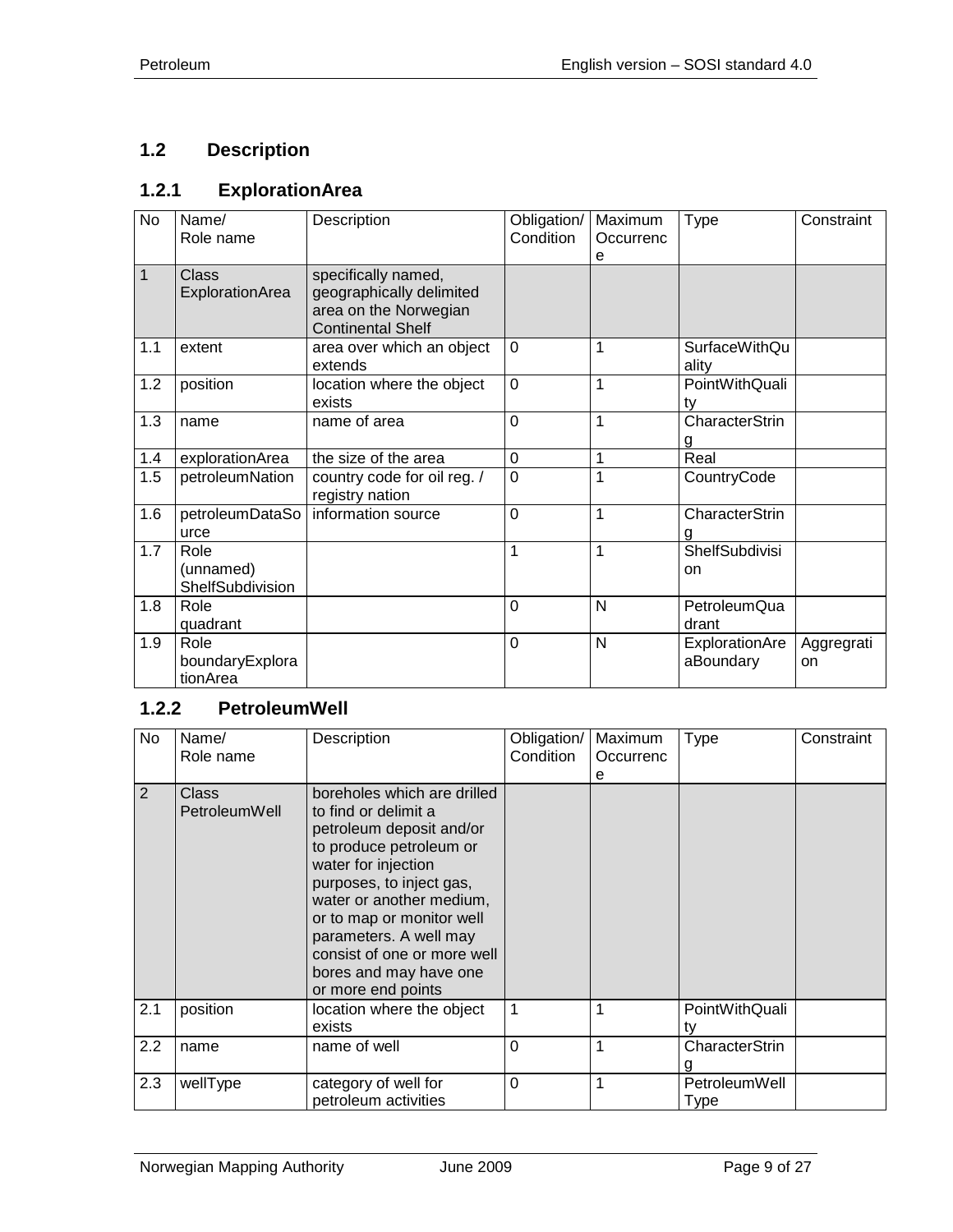| 2.4              | wellRegNo            | drilling permit no.            | $\overline{0}$ | $\mathbf{1}$   | Integer               |
|------------------|----------------------|--------------------------------|----------------|----------------|-----------------------|
| 2.5              | <b>licenceNumber</b> | official licence number of     | $\overline{0}$ | 1              | CharacterStrin        |
|                  |                      | the permit                     |                |                | g                     |
| 2.6              | petroleumNation      | country code for oil reg. /    | $\mathbf 0$    | $\overline{1}$ | CountryCode           |
|                  |                      | registry nation                |                |                |                       |
| 2.7              | petroleumDataSo      | information source             | 0              | 1              | <b>CharacterStrin</b> |
|                  | urce                 |                                |                |                | g                     |
| 2.8              | numberOfDrilling     | the number of drilling days    | $\mathbf 0$    | 1              | Integer               |
|                  | Days                 |                                |                |                |                       |
| 2.9              | drillingStart        | date of start of drilling (for | 0              | 1              | Date                  |
|                  |                      | example 19961010)              |                |                |                       |
| 2.1              | drillingEnd          | date of completed drilling     | $\overline{0}$ | 1              | Date                  |
| 0                |                      | operation (for example:        |                |                |                       |
|                  |                      | 19961010)                      |                |                |                       |
| $\overline{2.1}$ | petroleumOperat      | the company which is in        | $\overline{0}$ | 1              | <b>CharacterStrin</b> |
| $\mathbf{1}$     | or                   | charge of the everyday         |                |                | g                     |
|                  |                      | management of the              |                |                |                       |
|                  |                      | petroleum activities on        |                |                |                       |
|                  |                      | behalf of the licencee(s)      |                |                |                       |
| 2.1              | drillingFacilityNa   | facility/installation used     | 0              | $\mathbf 1$    | CharacterStrin        |
| $\overline{c}$   | me                   | during drilling                |                |                |                       |
| $\overline{2.1}$ | wellClass            | classification of exploration  | $\mathbf 0$    | 1              | PetroleumWell         |
| 3                |                      | wells and development          |                |                | Class                 |
|                  |                      | wells                          |                |                |                       |
| 2.1              | rkt                  | height from mean sea           | 0              | 1              | Real                  |
| 4                |                      | level to drill floor           |                |                |                       |
| $\overline{2.1}$ | ??rktTotalDepth      | well depth, measured from      | $\overline{0}$ | $\mathbf 1$    | Real                  |
| 5                |                      | the rotary table or the drill  |                |                |                       |
|                  |                      | floor to total depth           |                |                |                       |
| 2.1              | formationTotalDe     | name of formation at total     | 0              | 1              | CharacterStrin        |
| 6                | pth                  | (max.) depth                   |                |                | g                     |
| 2.1              | geologicAge          | the age of a rock tells how    | $\overline{0}$ | 1              | GeologicAge           |
| $\overline{7}$   |                      | much time has passed           |                |                |                       |
|                  |                      | since it was formed. Name      |                |                |                       |
|                  |                      | of geological period/epoch     |                |                |                       |
|                  |                      | of the period of time during   |                |                |                       |
|                  |                      | which a geological             |                |                |                       |
|                  |                      | stratigraphic sequence         |                |                |                       |
|                  |                      | was formed                     |                |                |                       |
| 2.1              | wellResult           | whether the purpose of the     | $\mathbf 0$    | 1              | CharacterStrin        |
| 8                |                      | well was achieved              |                |                | g                     |

# <span id="page-9-0"></span>**1.2.3 PetroleumDeposit**

| No. | Name/<br>Role name              | Description                                                                                                                                                                                               | Obligation/<br>Condition | Maximum<br>Occurrenc<br>e | Type | Constraint |
|-----|---------------------------------|-----------------------------------------------------------------------------------------------------------------------------------------------------------------------------------------------------------|--------------------------|---------------------------|------|------------|
| 3   | <b>Class</b><br>PetroleumDeposi | an accumulation of<br>petroleum in a geological<br>unit, delimited by rock<br>types at structural or<br>stratigraphic boundaries,<br>the interface between<br>petroleum and water in a<br>formation, or a |                          |                           |      |            |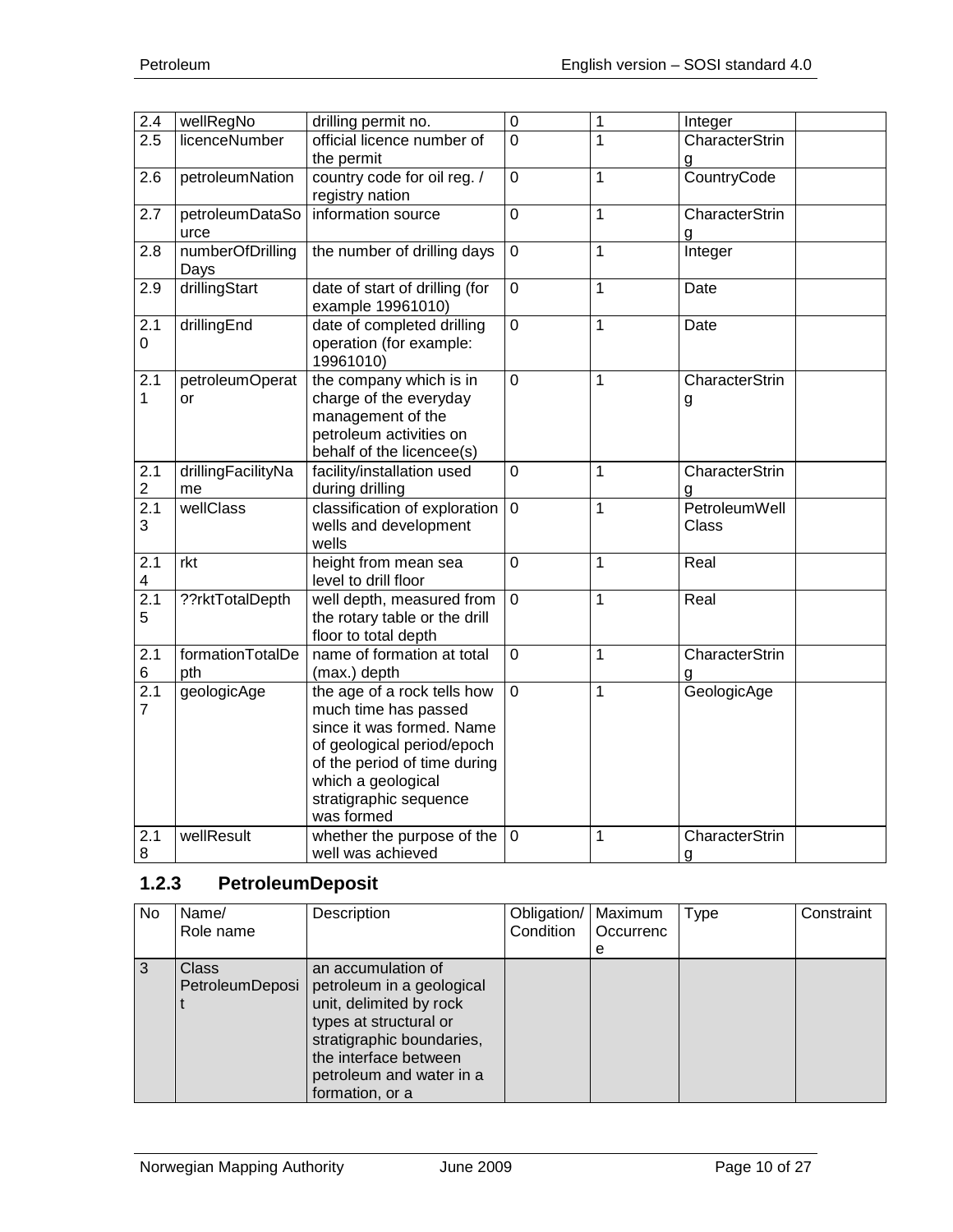|     |                                      | combination of these                                                                                                                                                                               |                |   |                               |                  |
|-----|--------------------------------------|----------------------------------------------------------------------------------------------------------------------------------------------------------------------------------------------------|----------------|---|-------------------------------|------------------|
| 3.1 | extent                               | area over which an object<br>extends                                                                                                                                                               | $\mathbf 0$    | 1 | <b>SurfaceWithQu</b><br>ality |                  |
| 3.2 | position                             | location where the object<br>exists                                                                                                                                                                | $\overline{0}$ | 1 | PointWithQuali<br>ty          |                  |
| 3.3 | petroleumFieldN<br>ame               | name of petroleum field                                                                                                                                                                            | $\overline{0}$ | 1 | CharacterStrin                |                  |
| 3.4 | fluidType                            | liquid and gaseous<br>hydrocarbons which are<br>found in natural conditions<br>in the subsurface, as well<br>as other substances which<br>are produced in<br>connection with such<br>hydrocarbons. | $\Omega$       | 1 | PetroleumFluid<br>Type        |                  |
| 3.5 | petroleumNation                      | country code for oil reg. /<br>registry nation                                                                                                                                                     | $\Omega$       | 1 | CountryCode                   |                  |
| 3.6 | petroleumDataSo<br>urce              | information source                                                                                                                                                                                 | $\overline{0}$ | 1 | CharacterStrin                |                  |
| 3.7 | fieldType                            | classification of petroleum<br>deposit                                                                                                                                                             | $\mathbf 0$    | 1 | PetroleumField<br>Type        |                  |
| 3.8 | Role<br>boundaryPetrole<br>umDeposit |                                                                                                                                                                                                    | $\overline{0}$ | N | PetroleumDep<br>ositBoundary  | Aggregrati<br>on |

# <span id="page-10-0"></span>**1.2.4 PetroleumFacility**

| <b>No</b> | Name/<br>Role name                | Description                                                                                                                                                          | Obligation/<br>Condition | Maximum<br>Occurrenc<br>е | <b>Type</b>                  | Constraint |
|-----------|-----------------------------------|----------------------------------------------------------------------------------------------------------------------------------------------------------------------|--------------------------|---------------------------|------------------------------|------------|
| 4         | <b>Class</b><br>PetroleumFacility | facility, installation, plant or<br>other equipment for<br>petroleum activities, but<br>not supply and utility<br>vessels or ships which<br>transport bulk petroleum |                          |                           |                              |            |
| 4.1       | position                          | location where the object<br>exists                                                                                                                                  | $\overline{0}$           | 1                         | PointWithQuali<br>ty         |            |
| 4.2       | senterlinje                       | forløp som følger objektets<br>sentrale del                                                                                                                          | $\overline{0}$           | $\mathsf{N}$              | <b>CurveWithQual</b><br>itv  |            |
| 4.3       | facilityName                      | name of facility                                                                                                                                                     | $\overline{0}$           | 1                         | CharacterStrin               |            |
| 4.4       | petroleumOperat<br>or             | the company which is in<br>charge of the everyday<br>management of the<br>petroleum activities on<br>behalf of the licencee(s)                                       | $\mathbf 0$              | 1                         | CharacterStrin<br>g          |            |
| 4.5       | petroleumNation                   | country code for oil reg. /<br>registry nation                                                                                                                       | $\mathbf 0$              | 1                         | CountryCode                  |            |
| 4.6       | petroleumDataSo<br>urce           | information source                                                                                                                                                   | $\Omega$                 | 1                         | CharacterStrin               |            |
| 4.7       | materialType                      | main type of material used<br>in ??structure/<br>construction                                                                                                        | $\mathbf 0$              | 1                         | InstallationMat<br>erialType |            |
| 4.8       | mainType                          | main type of category for                                                                                                                                            | 0                        | 1                         | InstallationMai              |            |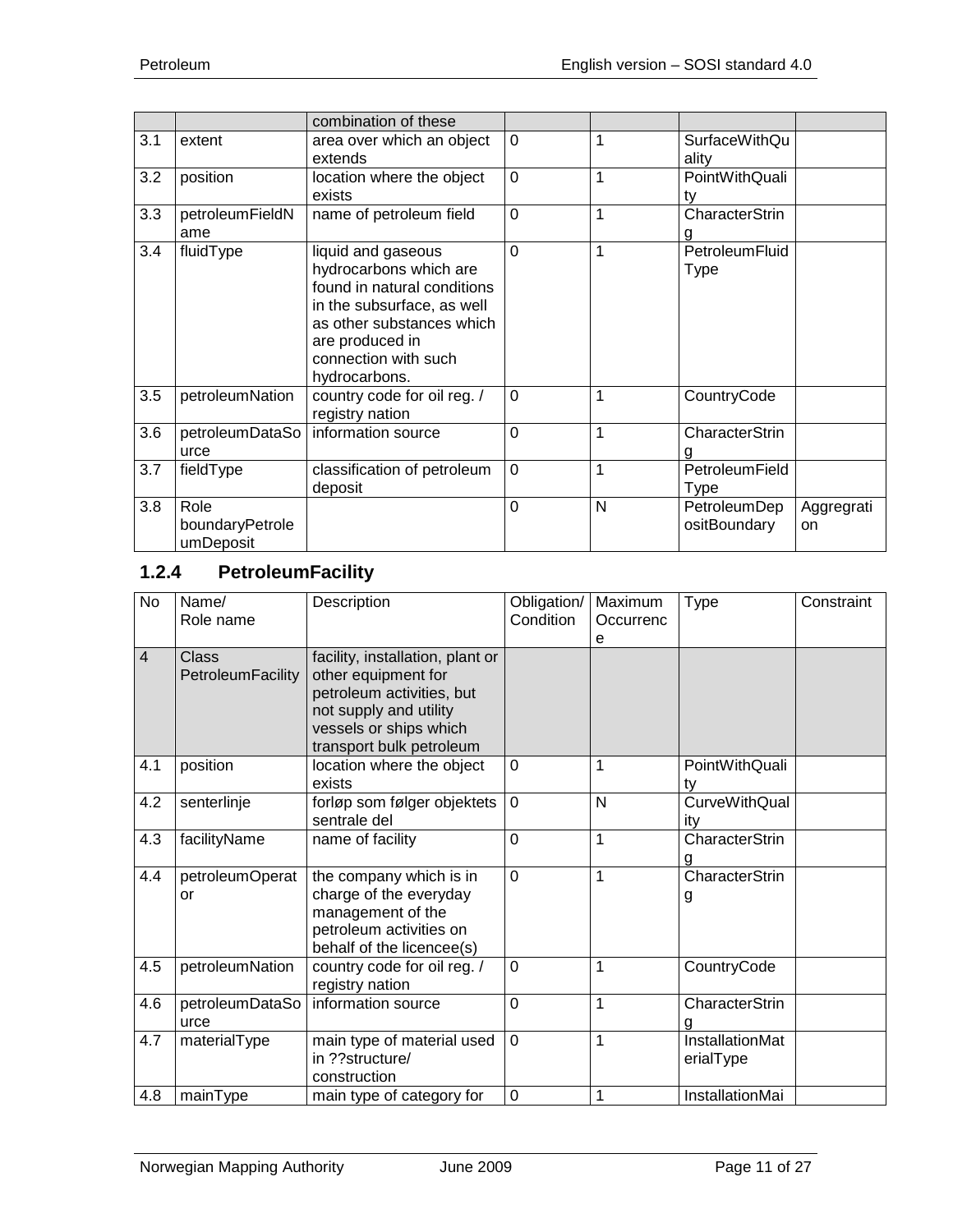|          |                  | the installation                                                                                      |          | nType                         |  |
|----------|------------------|-------------------------------------------------------------------------------------------------------|----------|-------------------------------|--|
| 4.9      | type             | area of application of the<br>installation                                                            | $\Omega$ | InstallationTyp<br>е          |  |
| 4.1<br>0 | coordinateStatus | source of coordinates ??in<br>relation to the life cycle of<br>the structure (unclear<br>source text) | l O      | PetroleumCoor<br>dinateStatus |  |
| 4.1      | function         | main function of the<br>installation                                                                  | $\Omega$ | InstallationFun<br>ction      |  |
| 4.1<br>2 | installedYear    | the year the pipeline or<br>facility/installation was<br>installed                                    | $\Omega$ | Date                          |  |
| 4.1<br>3 | shutdownDate     | date on which the<br>installation was shut down                                                       | $\Omega$ | Date                          |  |

#### <span id="page-11-0"></span>**1.2.5 ShelfSubdivision**

| No  | Name/<br>Role name                   | Description                                                                                                                                                                                                                                                                                                     | Obligation/<br>Condition | Maximum<br>Occurrenc<br>e | Type                                | Constraint       |
|-----|--------------------------------------|-----------------------------------------------------------------------------------------------------------------------------------------------------------------------------------------------------------------------------------------------------------------------------------------------------------------|--------------------------|---------------------------|-------------------------------------|------------------|
| 5   | <b>Class</b><br>ShelfSubdivision     | the sea areas within the<br>outer borders of the<br>continental shelf are<br>divided into blocks of size<br>15 minutes of latitude and<br>20 minutes of longitude,<br>unless adjacent land<br>areas, borders with the<br>continental shelves of<br>other states or other<br>considerations dictate<br>otherwise |                          |                           |                                     |                  |
| 5.1 | extent                               | area over which an object<br>extends                                                                                                                                                                                                                                                                            | $\Omega$                 | 1                         | <b>SurfaceWithQu</b><br>ality       |                  |
| 5.2 | position                             | location where the object<br>exists                                                                                                                                                                                                                                                                             | $\Omega$                 | 1                         | PointWithQuali<br>ty                |                  |
| 5.3 | Role<br>boundaryShelfSu<br>bdivision |                                                                                                                                                                                                                                                                                                                 | $\overline{0}$           | N                         | <b>ShelfSubdivisi</b><br>onBoundary | Aggregrati<br>on |
| 5.4 | Role<br>explorationArea              |                                                                                                                                                                                                                                                                                                                 | $\Omega$                 | N                         | ExplorationAre<br>a                 |                  |

#### <span id="page-11-1"></span>**1.2.6 ShelfSubdivisionBoundary**

| No  | Name/            | Description               | Obligation/ | Maximum   | <b>Type</b>           | Constraint |
|-----|------------------|---------------------------|-------------|-----------|-----------------------|------------|
|     | Role name        |                           | Condition   | Occurrenc |                       |            |
|     |                  |                           |             | е         |                       |            |
| 6   | <b>Class</b>     | the outer boundary of the |             |           |                       |            |
|     | ShelfSubdivision | continental shelf         |             |           |                       |            |
|     | <b>Boundary</b>  |                           |             |           |                       |            |
| 6.1 | border           | course following the      |             |           | <b>CurveWithQual</b>  |            |
|     |                  | transition between        |             |           | ity                   |            |
|     |                  | different real world      |             |           |                       |            |
|     |                  | phenomena                 |             |           |                       |            |
| 6.2 | Role             |                           |             | 2         | <b>ShelfSubdivisi</b> |            |
|     | (unnamed)        |                           |             |           | on                    |            |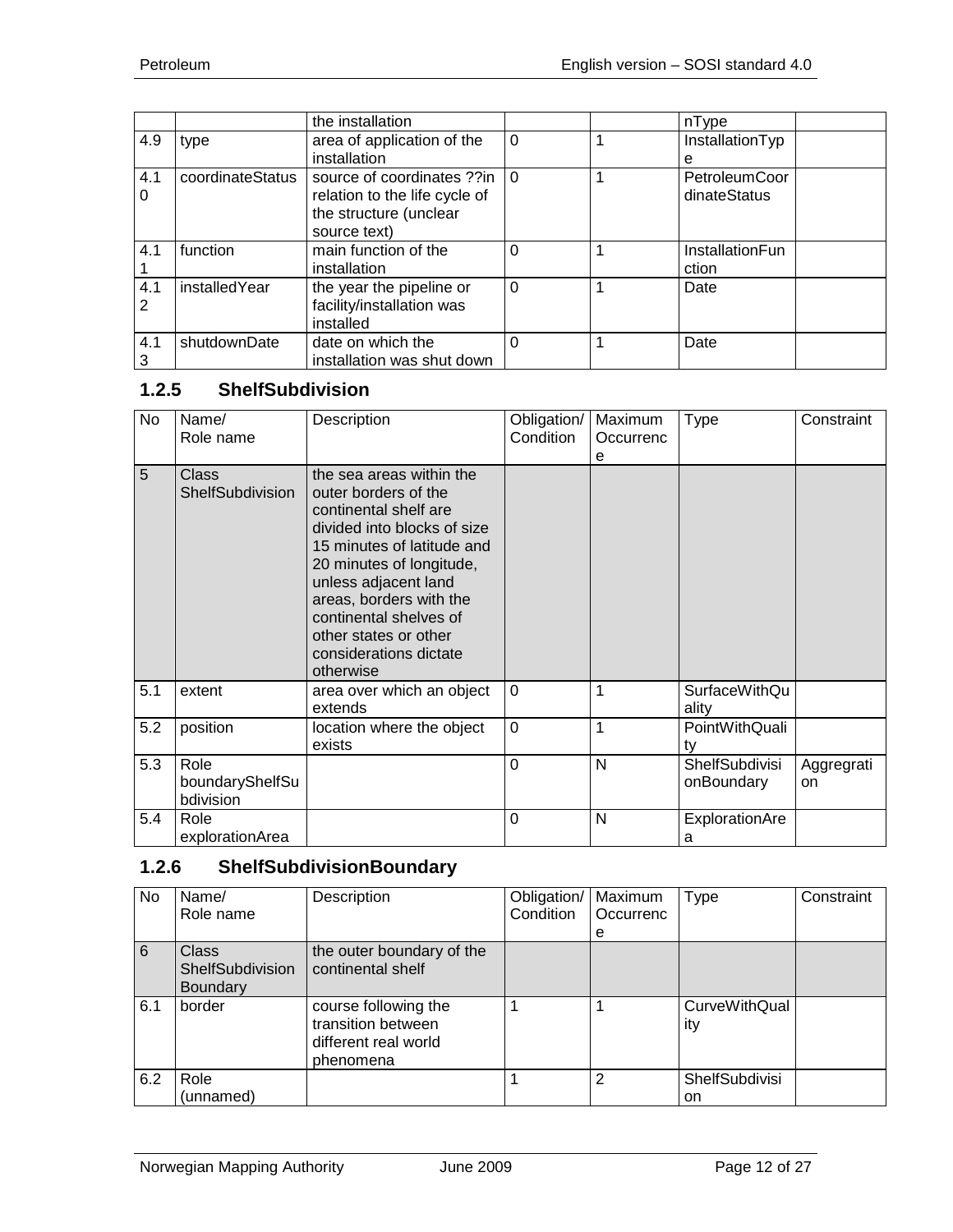| صد.<br>$\sim$<br>subdivision<br><b>Sneir</b><br>. |  |  |  |
|---------------------------------------------------|--|--|--|

# <span id="page-12-0"></span>**1.2.7 ProductionLicence**

| $\overline{N}$        | Name/<br>Role name                    | Description                                                                                                                                                       | Obligation/<br>Condition | Maximum<br>Occurrenc<br>e | <b>Type</b>                   | Constraint       |
|-----------------------|---------------------------------------|-------------------------------------------------------------------------------------------------------------------------------------------------------------------|--------------------------|---------------------------|-------------------------------|------------------|
| $\overline{7}$        | <b>Class</b><br>ProductionLicenc<br>e | the licence grants<br>exclusive rights for<br>wildcatting, exploration<br>drilling and production of<br>petroleum within the<br>geographic area of the<br>licence |                          |                           |                               |                  |
| 7.1                   | extent                                | area over which an object<br>extends                                                                                                                              | $\mathbf 0$              | 1                         | <b>SurfaceWithQu</b><br>ality |                  |
| 7.2                   | position                              | location where the object<br>exists                                                                                                                               | $\overline{0}$           | $\overline{1}$            | PointWithQuali<br>ty          |                  |
| 7.3                   | licenceNumber                         | official licence number of<br>the permit                                                                                                                          | $\mathbf 0$              | 1                         | Integer                       |                  |
| 7.4                   | awardedDate                           | date on which the permit<br>was awarded                                                                                                                           | $\overline{0}$           | $\overline{1}$            | Date                          |                  |
| 7.5                   | extensionDate                         | date on which the permit<br>was extended                                                                                                                          | $\mathbf 0$              | $\mathbf 1$               | Date                          |                  |
| 7.6                   | expiryDate                            | date on which the<br>production license expires                                                                                                                   | $\overline{0}$           | $\mathbf{1}$              | Date                          |                  |
| 7.7                   | petroleumOperat<br>or                 | the company which is in<br>charge of the everyday<br>management of the<br>petroleum activities on<br>behalf of the licencee(s)                                    | $\overline{0}$           | $\mathbf 1$               | CharacterStrin<br>g           |                  |
| $7.8\,$               | awardedArea                           | original awarded area                                                                                                                                             | $\boldsymbol{0}$         | 1                         | Real                          |                  |
| 7.9                   | currentArea                           | opprinnelig tildelt areal<br>minus tilbakelevert areal                                                                                                            | $\overline{0}$           | $\overline{1}$            | Real                          |                  |
| 7.1<br>0              | countryCode                           | country code for oil reg. /<br>registry nation                                                                                                                    | $\mathbf 0$              | $\overline{1}$            | CountryCode                   |                  |
| 7.1<br>$\mathbf{1}$   | licenceType                           | classification of areas<br>given for production<br>licences                                                                                                       | $\overline{0}$           | $\overline{1}$            | ProductionLice<br>nceType     |                  |
| 7.1<br>$\overline{c}$ | licencePartner                        | information about partners<br>for a production licence                                                                                                            | $\overline{0}$           | $\overline{N}$            | ProductionLice<br>ncePartner  |                  |
| 7.1<br>3              | Role<br>(unnamed)<br>PetroleumBlock   |                                                                                                                                                                   | 1                        | ${\sf N}$                 | PetroleumBloc<br>k            |                  |
| 7.1<br>4              | Role<br>boundaryProduct<br>ionLicence |                                                                                                                                                                   | 0                        | N                         | ProductionLice<br>nceBoundary | Aggregrati<br>on |

# <span id="page-12-1"></span>**1.2.8 PetroleumQuadrant**

| No  | Name/<br>Role name                    | Description                                                        | Obligation/   Maximum<br>Condition | l Occurrenc<br>e | Type | Constraint |
|-----|---------------------------------------|--------------------------------------------------------------------|------------------------------------|------------------|------|------------|
| l 8 | <b>Class</b><br>PetroleumQuadr<br>ant | numbered area between<br>whole degrees on the<br>continental shelf |                                    |                  |      |            |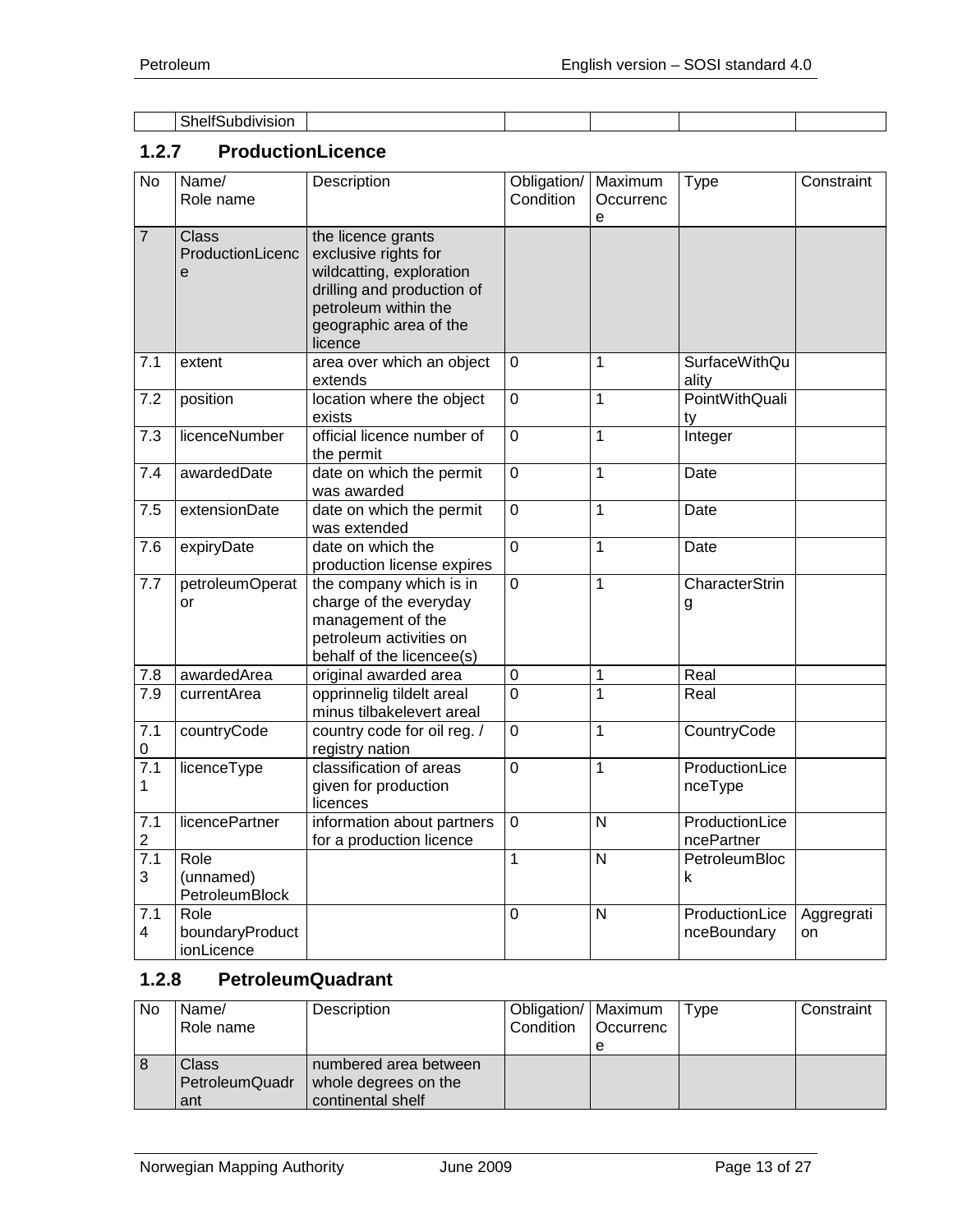| 8.1 | extent                                | area over which an object<br>extends           | $\overline{0}$ | 1 | <b>SurfaceWithQu</b><br>ality |                  |
|-----|---------------------------------------|------------------------------------------------|----------------|---|-------------------------------|------------------|
| 8.2 | position                              | location where the object<br>exists            | $\Omega$       | 1 | PointWithQuali<br>tv          |                  |
| 8.3 | name                                  | name of quadrant                               | $\mathbf 0$    |   | CharacterStrin                |                  |
| 8.4 | petroleumNation                       | country code for oil reg. /<br>registry nation | $\mathbf 0$    | 1 | CountryCode                   |                  |
| 8.5 | Role<br>(unnamed)<br>ExplorationArea  |                                                | 1              | N | ExplorationAre<br>a           |                  |
| 8.6 | Role<br>block                         |                                                | $\Omega$       | N | PetroleumBloc                 |                  |
| 8.7 | Role<br>boundaryPetrole<br>umQuadrant |                                                | $\Omega$       | N | PetroleumQua<br>drantBoundary | Aggregrati<br>on |

# <span id="page-13-0"></span>**1.2.9 PetroleumBlock**

| No  | Name/<br>Role name                                | Description                                                                                                                                                                                                                                                       | Obligation/<br>Condition | Maximum<br>Occurrenc<br>e | Type                          | Constraint       |
|-----|---------------------------------------------------|-------------------------------------------------------------------------------------------------------------------------------------------------------------------------------------------------------------------------------------------------------------------|--------------------------|---------------------------|-------------------------------|------------------|
| 9   | <b>Class</b><br><b>PetroleumBlock</b>             | numbered division of the<br>continental shelf in a size<br>of 15 minutes of latitude<br>and 20 minutes of<br>longitude, unless adjacent<br>land areas, borders with<br>the continental shelves of<br>other states or other<br>considerations dictate<br>otherwise |                          |                           |                               |                  |
| 9.1 | extent                                            | area over which an object<br>extends                                                                                                                                                                                                                              | $\mathbf 0$              | 1                         | <b>SurfaceWithQu</b><br>ality |                  |
| 9.2 | position                                          | location where the object<br>exists                                                                                                                                                                                                                               | $\overline{0}$           | $\mathbf 1$               | PointWithQuali<br>ty          |                  |
| 9.3 | name                                              | name of the block                                                                                                                                                                                                                                                 | $\overline{0}$           | 1                         | <b>CharacterStrin</b><br>g    |                  |
| 9.4 | blockArea                                         | the area of the block                                                                                                                                                                                                                                             | $\mathbf 0$              | 1                         | Real                          |                  |
| 9.5 | petroleumNation                                   | country code for oil reg. /<br>registry nation                                                                                                                                                                                                                    | $\overline{0}$           | 1                         | CountryCode                   |                  |
| 9.6 | petroleumDataSo<br>urce                           | information source                                                                                                                                                                                                                                                | $\overline{0}$           | 1                         | CharacterStrin<br>g           |                  |
| 9.7 | Role<br>(unnamed)<br><b>PetroleumQuadr</b><br>ant |                                                                                                                                                                                                                                                                   | 1                        | $\mathbf 1$               | PetroleumQua<br>drant         |                  |
| 9.8 | Role<br>productionLicenc<br>e                     |                                                                                                                                                                                                                                                                   | $\overline{0}$           | $\mathsf{N}$              | ProductionLice<br>nce         |                  |
| 9.9 | Role<br>boundaryPetrole<br>umBlock                |                                                                                                                                                                                                                                                                   | $\mathbf 0$              | $\mathsf{N}$              | PetroleumBloc<br>kBoundary    | Aggregrati<br>on |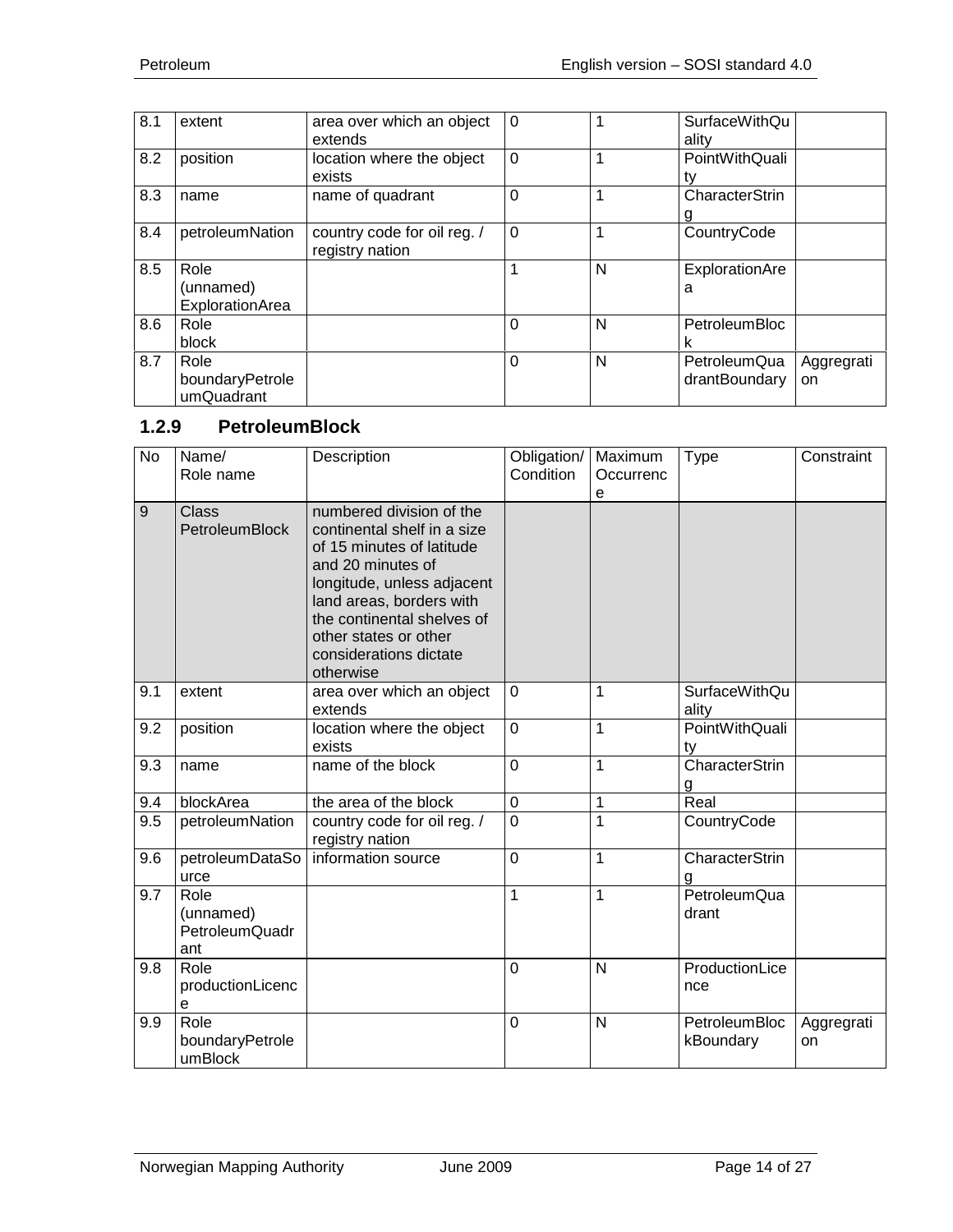# <span id="page-14-0"></span>**1.2.10 PetroleumPipeline**

| <b>No</b>             | Name/<br>Role name                    | Description                                                                                                                                                                                                                                                                           | Obligation/<br>Condition | Maximum<br>Occurrenc<br>e | <b>Type</b>                      | Constraint |
|-----------------------|---------------------------------------|---------------------------------------------------------------------------------------------------------------------------------------------------------------------------------------------------------------------------------------------------------------------------------------|--------------------------|---------------------------|----------------------------------|------------|
| 10                    | <b>Class</b><br>PetroleumPipelin<br>е | underwater pipeline and<br>risers which transport<br>hydrocarbons and other<br>substances with<br>associated safety systems,<br>valves, ?? (pig<br>launchers/pig<br>chambers/gates/sluices),<br>corrosion protection<br>systems and other<br>connected equipment<br>(pipeline system) |                          |                           |                                  |            |
| 10.<br>1              | centerline                            | course followed by the<br>central part of the object                                                                                                                                                                                                                                  | 1                        | 1                         | <b>CurveWithQual</b><br>ity      |            |
| 10.<br>$\overline{c}$ | petroleumDataSo<br>urce               | information source                                                                                                                                                                                                                                                                    | 0                        | 1                         | CharacterStrin<br>g              |            |
| 10.<br>3              | petroleumOperat<br>or                 | the company which is in<br>charge of the everyday<br>management of the<br>petroleum activities on<br>behalf of the licencee(s)                                                                                                                                                        | 0                        | 1                         | <b>CharacterStrin</b><br>g       |            |
| 10.<br>4              | coordinateStatus                      | source of coordinates ??in<br>relation to the life cycle of<br>the structure (unclear<br>source text)                                                                                                                                                                                 | $\mathbf 0$              | 1                         | PetroleumCoor<br>dinateStatus    |            |
| 10.<br>5              | pipelineStartingP<br>oint             | the starting point for the<br>pipeline, usually an<br>installation                                                                                                                                                                                                                    | $\mathbf 0$              | 1                         | CharacterStrin<br>g              |            |
| 10.<br>6              | pipelineEndPoint                      | the end point of the<br>pipeline, usually an<br>installation                                                                                                                                                                                                                          | $\mathbf 0$              | 1                         | CharacterStrin<br>g              |            |
| 10.<br>7              | petroleumNation                       | country code for oil reg. /<br>registry nation                                                                                                                                                                                                                                        | $\mathbf 0$              | 1                         | CountryCode                      |            |
| 10.<br>8              | name                                  | name of pipeline                                                                                                                                                                                                                                                                      | $\mathbf 0$              | 1                         | CharacterStrin<br>g              |            |
| 10.<br>9              | pipelineOwner                         | owner of pipeline                                                                                                                                                                                                                                                                     | 0                        | 1                         | CharacterStrin<br>g              |            |
| 10.<br>10             | pipelineDimensio<br>n                 | dimension of pipeline                                                                                                                                                                                                                                                                 | $\pmb{0}$                | 1                         | Length                           |            |
| 10.<br>11             | pipelineLength                        | the length of the pipeline                                                                                                                                                                                                                                                            | $\boldsymbol{0}$         | 1                         | Length                           |            |
| 10.<br>12             | installedYear                         | the year the pipeline or<br>installation was installed/<br>planned to be installed                                                                                                                                                                                                    | $\pmb{0}$                | 1                         | Date                             |            |
| 10.<br>13             | typeOfPipeline                        | main category type of the<br>pipeline                                                                                                                                                                                                                                                 | $\mathbf 0$              | 1                         | <b>PetroleumPipel</b><br>ineType |            |
| 10.<br>14             | pipelineFunction                      | function/fluid type for the<br>pipeline                                                                                                                                                                                                                                               | $\boldsymbol{0}$         | 1                         | PetroleumPipel<br>ineFunction    |            |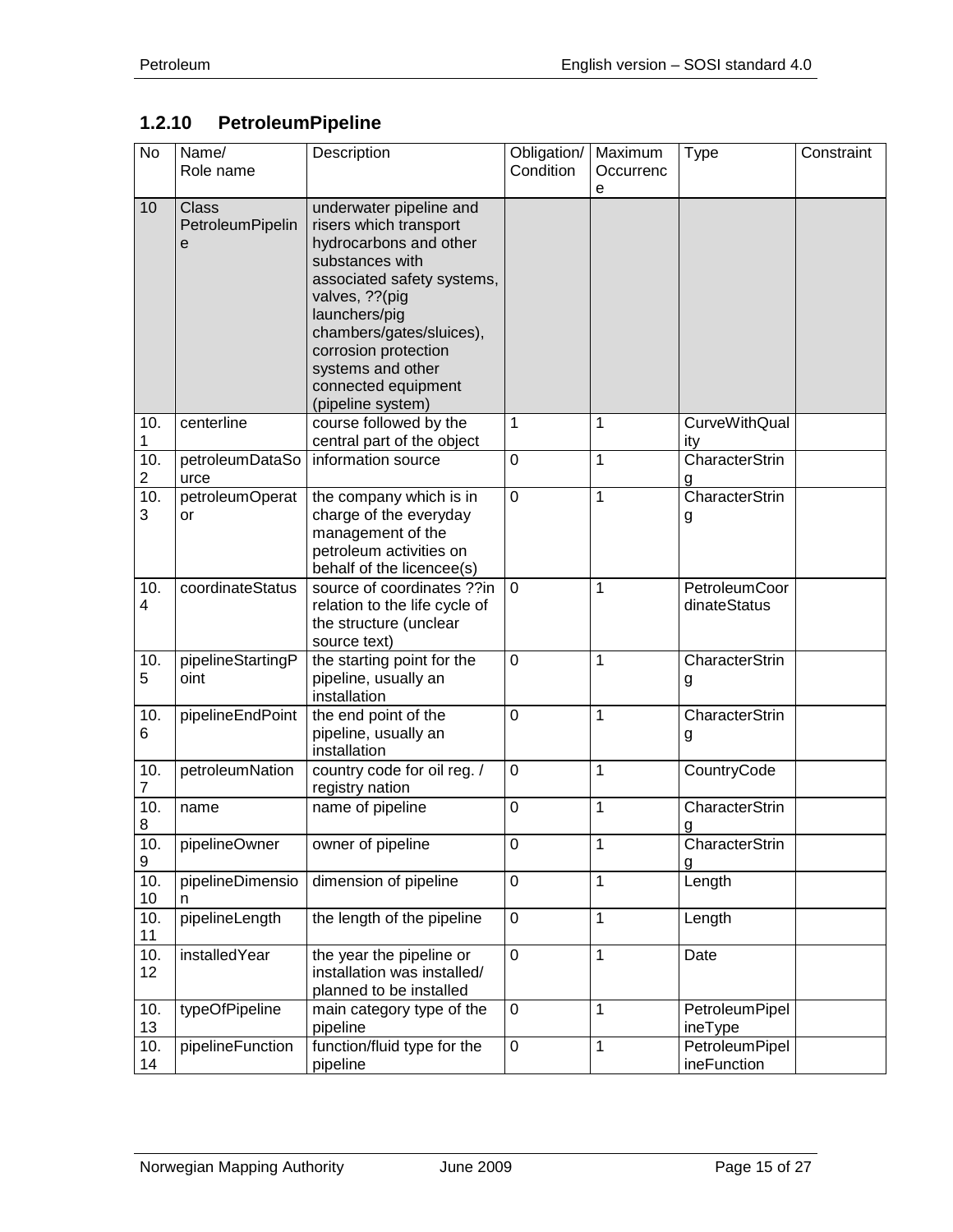# <span id="page-15-0"></span>**1.2.11 ExplorationAreaBoundary**

| No  | Name/            | Description               | Obligation/ | Maximum   | <b>Type</b>          | Constraint |
|-----|------------------|---------------------------|-------------|-----------|----------------------|------------|
|     | Role name        |                           | Condition   | Occurrenc |                      |            |
|     |                  |                           |             | е         |                      |            |
| 11  | <b>Class</b>     | the outer boundary of the |             |           |                      |            |
|     | ExplorationAreaB | exploration area          |             |           |                      |            |
|     | oundary          |                           |             |           |                      |            |
| 11. | border           | course following the      |             |           | <b>CurveWithQual</b> |            |
|     |                  | transition between        |             |           | ity                  |            |
|     |                  | different real world      |             |           |                      |            |
|     |                  | phenomena                 |             |           |                      |            |
| 11. | Role             |                           |             | 2         | ExplorationAre       |            |
| 2   | (unnamed)        |                           |             |           | a                    |            |
|     | ExplorationArea  |                           |             |           |                      |            |

#### <span id="page-15-1"></span>**1.2.12 PetroleumQuadrantBoundary**

| No.             | Name/<br>Role name                                | Description                                                                     | Obligation/<br>Condition | Maximum<br>Occurrenc | <b>Type</b>                 | Constraint |
|-----------------|---------------------------------------------------|---------------------------------------------------------------------------------|--------------------------|----------------------|-----------------------------|------------|
|                 |                                                   |                                                                                 |                          | е                    |                             |            |
| 12 <sup>2</sup> | Class<br>PetroleumQuadr<br>antBoundary            | delimitation of petroleum<br>quadrant                                           |                          |                      |                             |            |
| 12.             | border                                            | course following the<br>transition between<br>different real world<br>phenomena |                          |                      | <b>CurveWithQual</b><br>ity |            |
| 12.<br>2        | Role<br>(unnamed)<br><b>PetroleumQuadr</b><br>ant |                                                                                 |                          | 2                    | PetroleumQua<br>drant       |            |

#### <span id="page-15-2"></span>**1.2.13 PetroleumBlockBoundary**

| No       | Name/<br>Role name                                | Description                                                                     | Obligation/<br>Condition | Maximum<br>Occurrenc<br>e | <b>Type</b>                 | Constraint |
|----------|---------------------------------------------------|---------------------------------------------------------------------------------|--------------------------|---------------------------|-----------------------------|------------|
| 13       | <b>Class</b><br><b>PetroleumBlockB</b><br>oundary | delimitation of petroleum<br>block                                              |                          |                           |                             |            |
| 13.      | border                                            | course following the<br>transition between<br>different real world<br>phenomena |                          | 4                         | <b>CurveWithQual</b><br>ity |            |
| 13.<br>2 | Role<br>(unnamed)<br><b>PetroleumBlock</b>        |                                                                                 |                          | $\overline{2}$            | <b>PetroleumBloc</b><br>k   |            |

# <span id="page-15-3"></span>**1.2.14 ProductionLicenceBoundary**

| <b>No</b> | Name/<br>Role name                               | Description                | Obligation/   Maximum<br>Condition   Occurrenc | e | Type | Constraint |
|-----------|--------------------------------------------------|----------------------------|------------------------------------------------|---|------|------------|
| 14        | Class<br>ProductionLicenc   licence<br>eBoundary | delimitation of production |                                                |   |      |            |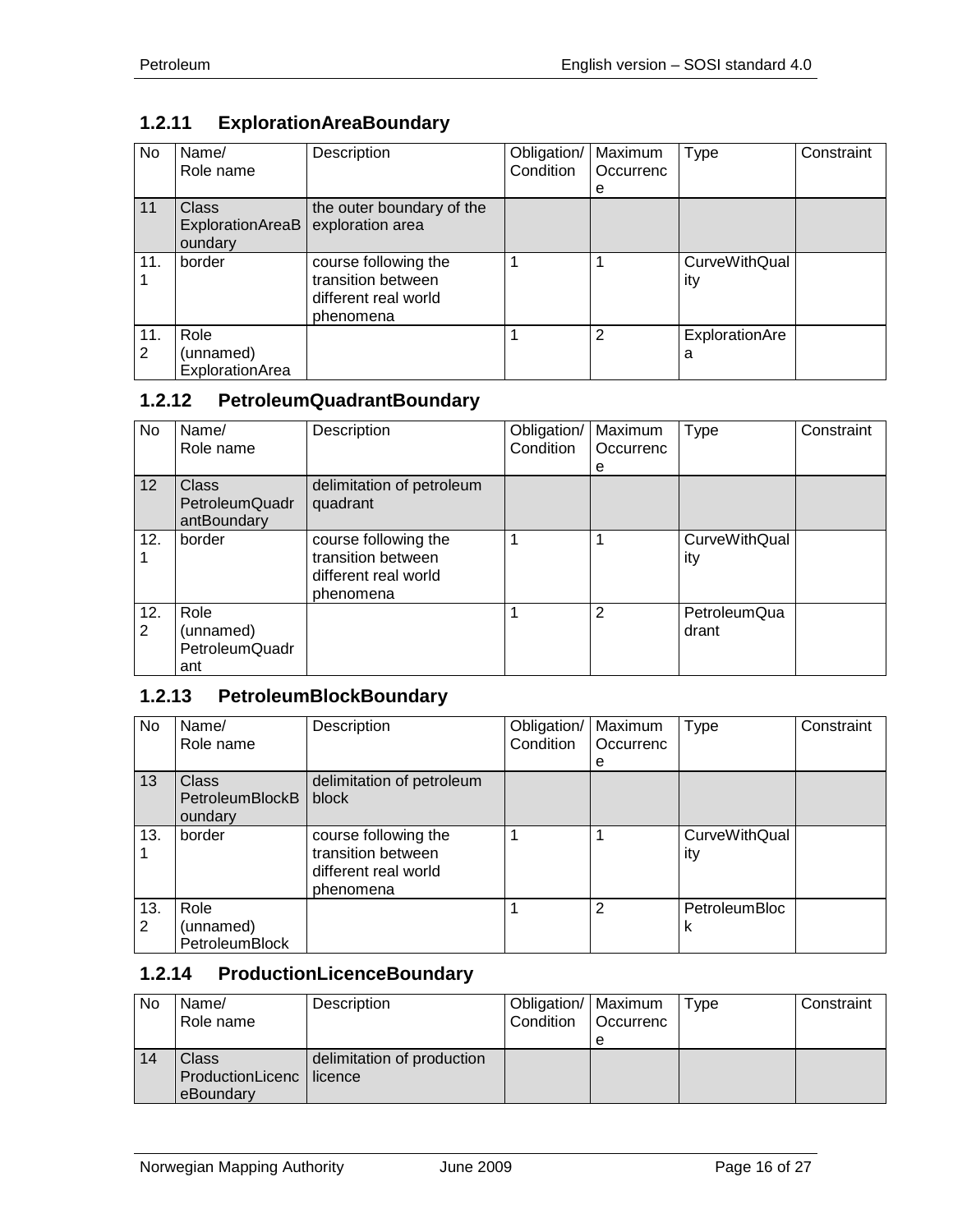| 14. | border           | course following the |   | <b>CurveWithQual</b> |  |
|-----|------------------|----------------------|---|----------------------|--|
|     |                  | transition between   |   | ity                  |  |
|     |                  | different real world |   |                      |  |
|     |                  | phenomena            |   |                      |  |
| 14. | Role             |                      | ာ | ProductionLice       |  |
| 2   | (unnamed)        |                      |   | nce                  |  |
|     | ProductionLicenc |                      |   |                      |  |
|     | е                |                      |   |                      |  |

#### <span id="page-16-0"></span>**1.2.15 PetroleumDepositBoundary**

| No       | Name/<br>Role name                    | Description                                                                     | Obligation/<br>Condition | Maximum<br>Occurrenc<br>е | <b>Type</b>                 | Constraint |
|----------|---------------------------------------|---------------------------------------------------------------------------------|--------------------------|---------------------------|-----------------------------|------------|
| 15       | Class<br>PetroleumDeposi<br>tBoundary | delimitation of petroleum<br>deposit                                            |                          |                           |                             |            |
| 15.      | border                                | course following the<br>transition between<br>different real world<br>phenomena |                          |                           | <b>CurveWithQual</b><br>ity |            |
| 15.<br>2 | Role<br>(unnamed)<br>PetroleumDeposi  |                                                                                 |                          | 2                         | PetroleumDep<br>osit        |            |

#### <span id="page-16-1"></span>**1.2.16 <<DataType>> ProductionLicencePartner**

| <b>No</b> | Name/<br>Role name                       | Description                                           | Obligation/<br>Condition | Maximum<br>Occurrenc<br>е | Type           | Constraint |
|-----------|------------------------------------------|-------------------------------------------------------|--------------------------|---------------------------|----------------|------------|
| 16        | Datatype<br>ProductionLicenc<br>ePartner | information about partners<br>in a production licence |                          |                           |                |            |
| 16.       | petroleumPartner                         |                                                       |                          |                           | CharacterStrin |            |
|           |                                          |                                                       |                          |                           |                |            |
| 16.       | petroleumPart                            | % per-share partner                                   |                          |                           | Real           |            |

#### <span id="page-16-2"></span>**1.2.17 Association <<Topo>> ShelfSubdivision - ShelfSubdivisionBoundary**

| No       | Name/<br>Role name                                                     | Description | Obligation/<br>Condition | Maximum<br>Occurrenc<br>e | <b>Type</b>                         | Constraint      |
|----------|------------------------------------------------------------------------|-------------|--------------------------|---------------------------|-------------------------------------|-----------------|
| 17       | Association<br>ShelfSubdivision<br>ShelfSubdivision<br><b>Boundary</b> |             |                          |                           |                                     |                 |
| 17.      | Role<br>boundaryShelfSu<br>bdivision                                   |             | $\Omega$                 | N                         | <b>ShelfSubdivisi</b><br>onBoundary | Aggregatio<br>n |
| 17.<br>2 | Role<br>(unnamed)<br>ShelfSubdivision                                  |             | 1                        | $\overline{2}$            | <b>ShelfSubdivisi</b><br>on         |                 |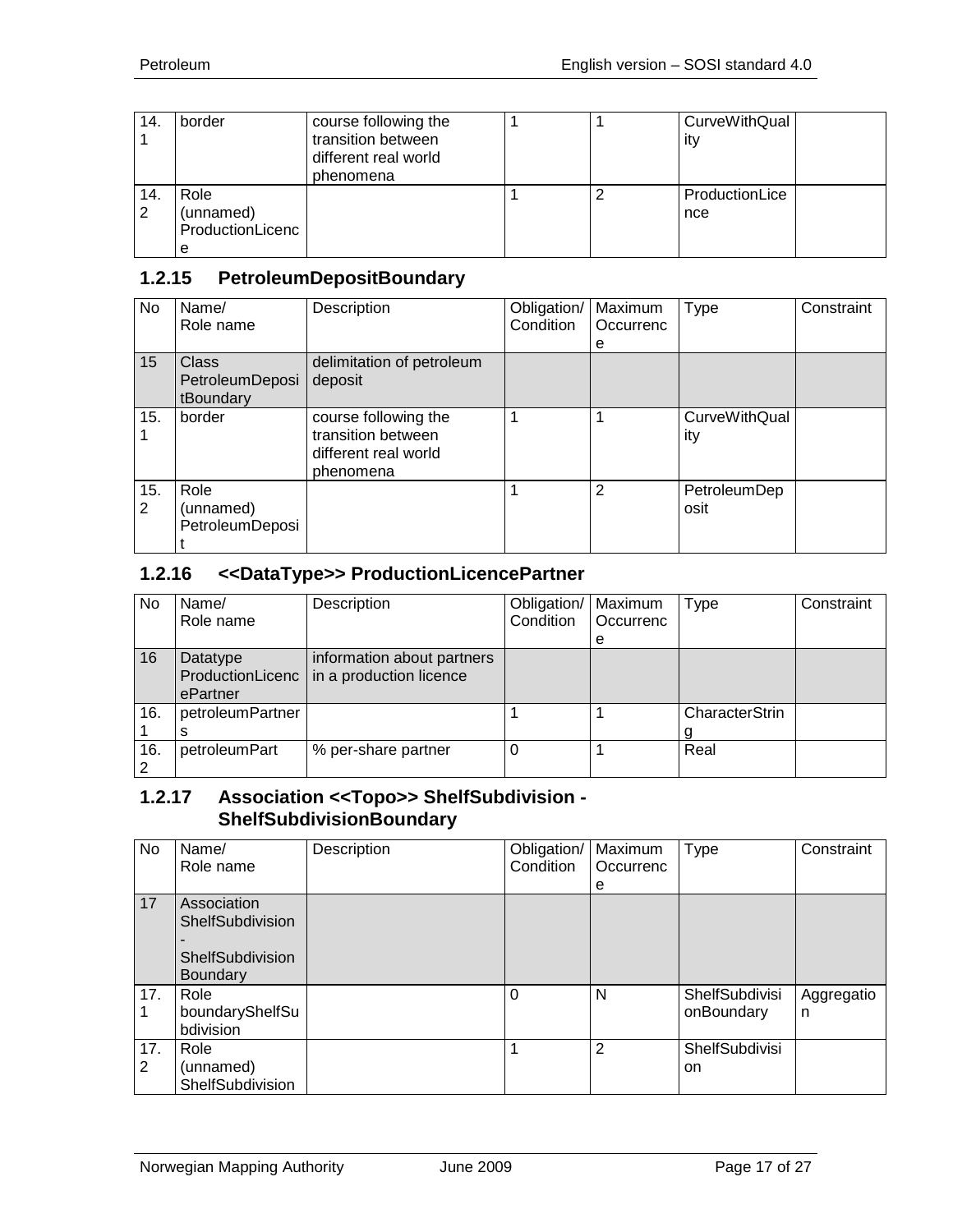# <span id="page-17-0"></span>**1.2.18 Association ShelfSubdivision -ExplorationArea**

| No.      | Name/<br>Role name                                  | Description | Obligation/<br>Condition | Maximum<br>Occurrenc<br>е | Type                        | Constraint |
|----------|-----------------------------------------------------|-------------|--------------------------|---------------------------|-----------------------------|------------|
| 18       | Association<br>ShelfSubdivision<br>-ExplorationArea |             |                          |                           |                             |            |
| 18.      | Role<br>explorationArea                             |             |                          | N                         | ExplorationAre<br>a         |            |
| 18.<br>2 | Role<br>(unnamed)<br>ShelfSubdivision               |             |                          |                           | <b>ShelfSubdivisi</b><br>on |            |

#### <span id="page-17-1"></span>**1.2.19 Association ExplorationArea -PetroleumQuadrant**

| No  | Name/                 | Description | Obligation/ | Maximum   | <b>Type</b>    | Constraint |
|-----|-----------------------|-------------|-------------|-----------|----------------|------------|
|     | Role name             |             | Condition   | Occurrenc |                |            |
|     |                       |             |             | е         |                |            |
| 19  | Association           |             |             |           |                |            |
|     | ExplorationArea -     |             |             |           |                |            |
|     | <b>PetroleumQuadr</b> |             |             |           |                |            |
|     | ant                   |             |             |           |                |            |
| 19. | Role                  |             |             | N         | PetroleumQua   |            |
|     | quadrant              |             |             |           | drant          |            |
| 19. | Role                  |             |             | N         | ExplorationAre |            |
| 2   | (unnamed)             |             |             |           | a              |            |
|     | ExplorationArea       |             |             |           |                |            |

#### <span id="page-17-2"></span>**1.2.20 Association PetroleumQuadrant -PetroleumBlock**

| No                    | Name/<br>Role name                                                     | Description | Obligation/<br>Condition | Maximum<br>Occurrenc<br>е | <b>Type</b>           | Constraint |
|-----------------------|------------------------------------------------------------------------|-------------|--------------------------|---------------------------|-----------------------|------------|
| 20                    | Association<br><b>PetroleumQuadr</b><br>ant -<br><b>PetroleumBlock</b> |             |                          |                           |                       |            |
| 20.                   | Role<br>block                                                          |             | 0                        | N                         | PetroleumBloc<br>κ    |            |
| 20.<br>$\overline{2}$ | Role<br>(unnamed)<br><b>PetroleumQuadr</b><br>ant                      |             |                          |                           | PetroleumQua<br>drant |            |

# <span id="page-17-3"></span>**1.2.21 Association PetroleumBlock -ProductionLicence**

| No. | Name/<br>Role name                                       | Description | Obligation/   Maximum<br>Condition | Occurrenc<br>e | <b>Type</b>           | Constraint |
|-----|----------------------------------------------------------|-------------|------------------------------------|----------------|-----------------------|------------|
| 21  | Association<br>PetroleumBlock -<br>ProductionLicenc<br>е |             |                                    |                |                       |            |
| 21. | Role<br>productionLicenc<br>е                            |             |                                    | N              | ProductionLice<br>nce |            |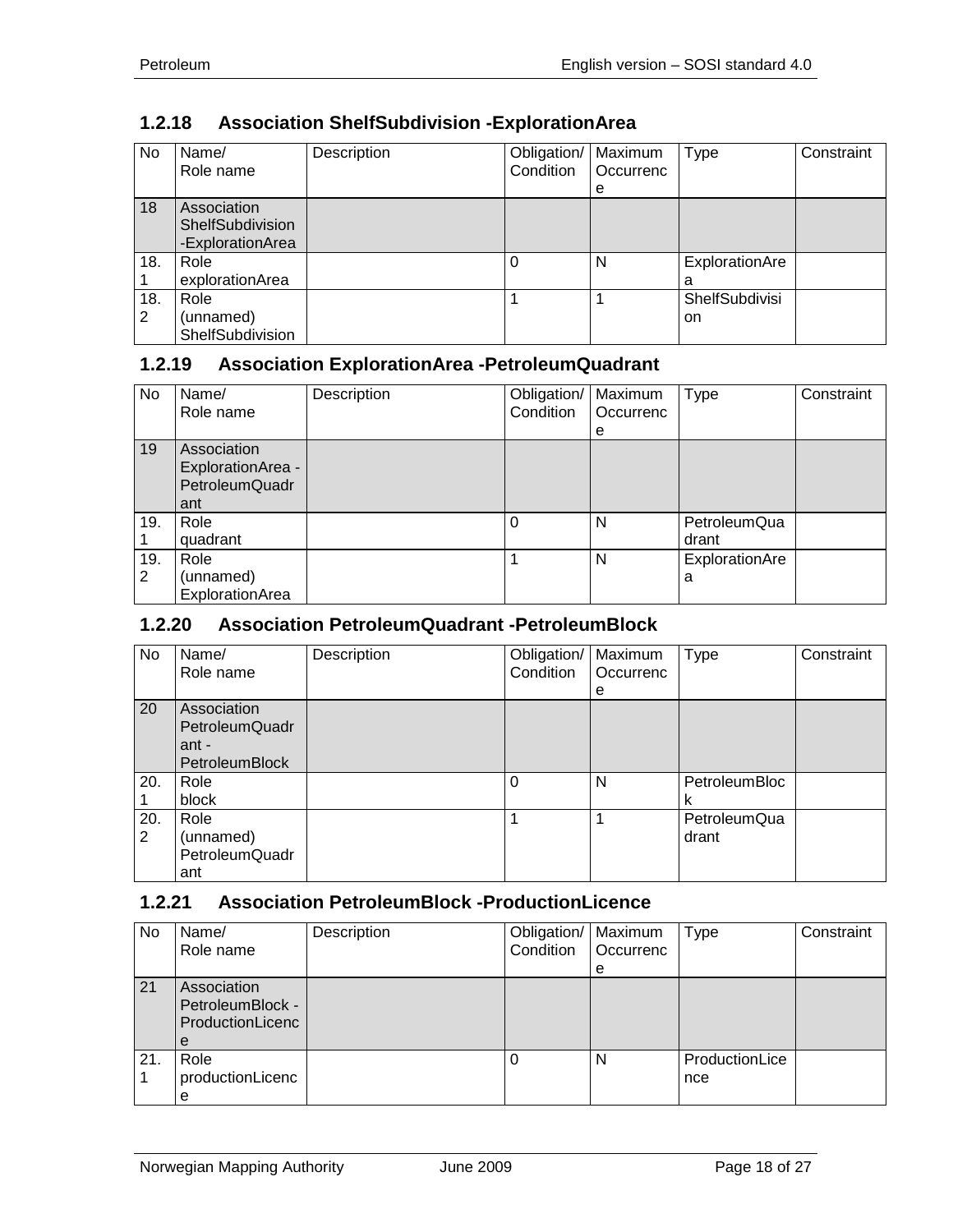| $\Omega$<br><u>.</u> | Role                  |  | N | PetroleumBloc |  |
|----------------------|-----------------------|--|---|---------------|--|
| ⌒<br>∠               | (unnamed)             |  |   |               |  |
|                      | <b>PetroleumBlock</b> |  |   |               |  |

#### <span id="page-18-0"></span>**1.2.22 Association <<Topo>> ExplorationArea -ExplorationAreaBoundary**

| No       | Name/<br>Role name                                              | Description | Obligation/   Maximum<br>Condition | Occurrenc<br>e | <b>Type</b>                 | Constraint      |
|----------|-----------------------------------------------------------------|-------------|------------------------------------|----------------|-----------------------------|-----------------|
| 22       | Association<br>ExplorationArea -<br>ExplorationAreaB<br>oundary |             |                                    |                |                             |                 |
| 22.      | Role<br>boundaryExplora<br>tionArea                             |             | $\Omega$                           | N              | ExplorationAre<br>aBoundary | Aggregatio<br>n |
| 22.<br>2 | Role<br>(unnamed)<br>ExplorationArea                            |             |                                    | $\overline{2}$ | ExplorationAre<br>a         |                 |

#### <span id="page-18-1"></span>**1.2.23 Association <<Topo>> PetroleumQuadrant - PetroleumQuadrantBoundary**

| No       | Name/<br>Role name                                                             | Description | Obligation/<br>Condition | Maximum<br>Occurrenc<br>е | <b>Type</b>                   | Constraint      |
|----------|--------------------------------------------------------------------------------|-------------|--------------------------|---------------------------|-------------------------------|-----------------|
| 23       | Association<br><b>PetroleumQuadr</b><br>ant -<br>PetroleumQuadr<br>antBoundary |             |                          |                           |                               |                 |
| 23.      | Role<br>boundaryPetrole<br>umQuadrant                                          |             | 0                        | N                         | PetroleumQua<br>drantBoundary | Aggregatio<br>n |
| 23.<br>2 | Role<br>(unnamed)<br><b>PetroleumQuadr</b><br>ant                              |             |                          | 2                         | PetroleumQua<br>drant         |                 |

#### <span id="page-18-2"></span>**1.2.24 Association <<Topo>> PetroleumBlock -PetroleumBlockBoundary**

| No       | Name/<br>Role name                                                   | Description | Obligation/<br>Condition | Maximum<br>Occurrenc<br>е | <b>Type</b>                | Constraint      |
|----------|----------------------------------------------------------------------|-------------|--------------------------|---------------------------|----------------------------|-----------------|
| 24       | Association<br>PetroleumBlock -<br><b>PetroleumBlockB</b><br>oundary |             |                          |                           |                            |                 |
| 24.      | Role<br>boundaryPetrole<br>umBlock                                   |             | $\Omega$                 | N                         | PetroleumBloc<br>kBoundary | Aggregatio<br>n |
| 24.<br>2 | Role<br>(unnamed)<br>PetroleumBlock                                  |             |                          | $\overline{2}$            | <b>PetroleumBloc</b><br>k  |                 |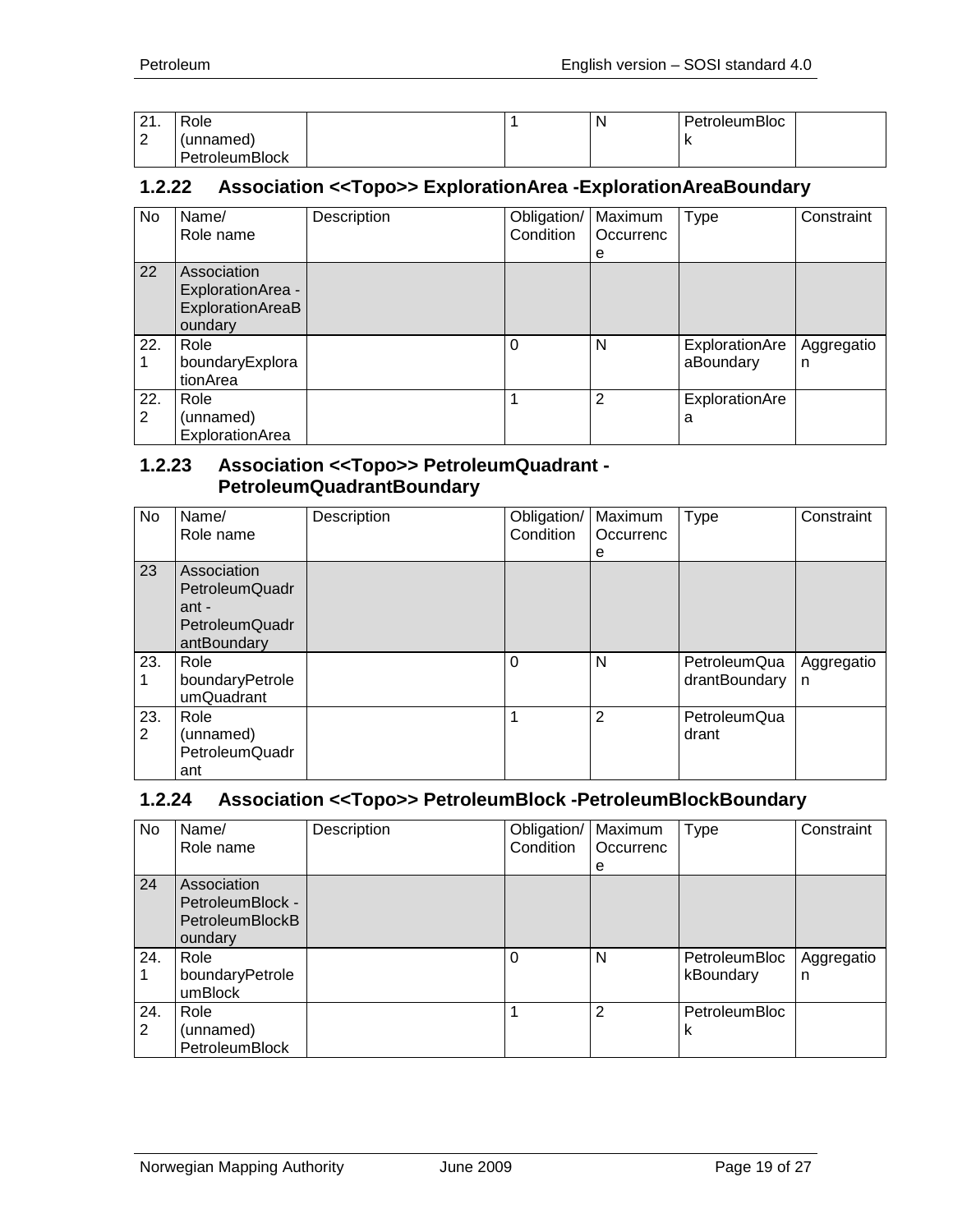#### <span id="page-19-0"></span>**1.2.25 Association <<Topo>> ProductionLicence-ProductionLicenceBoundary**

| No                    | Name/<br>Role name                                                       | Description | Obligation/<br>Condition | Maximum<br>Occurrenc<br>e | Type                          | Constraint      |
|-----------------------|--------------------------------------------------------------------------|-------------|--------------------------|---------------------------|-------------------------------|-----------------|
| 25                    | Association<br>ProductionLicenc<br>$e-$<br>ProductionLicenc<br>eBoundary |             |                          |                           |                               |                 |
| 25.                   | Role<br>boundaryProduct<br>ionLicence                                    |             | $\Omega$                 | N                         | ProductionLice<br>nceBoundary | Aggregatio<br>n |
| 25.<br>$\overline{2}$ | Role<br>(unnamed)<br>ProductionLicenc<br>е                               |             | 1                        | $\overline{2}$            | ProductionLice<br>nce         |                 |

#### <span id="page-19-1"></span>**1.2.26 Association <<Topo>> PetroleumDeposit - PetroleumDepositBoundary**

| No       | Name/<br>Role name                                                    | Description | Obligation/<br>Condition | Maximum<br>Occurrenc<br>e | Type                         | Constraint      |
|----------|-----------------------------------------------------------------------|-------------|--------------------------|---------------------------|------------------------------|-----------------|
| 26       | Association<br>PetroleumDeposi<br>t -<br>PetroleumDeposi<br>tBoundary |             |                          |                           |                              |                 |
| 26.      | Role<br>boundaryPetrole<br>umDeposit                                  |             | $\Omega$                 | N                         | PetroleumDep<br>ositBoundary | Aggregatio<br>n |
| 26.<br>2 | Role<br>(unnamed)<br>PetroleumDeposi                                  |             | 1                        | $\overline{2}$            | PetroleumDep<br>osit         |                 |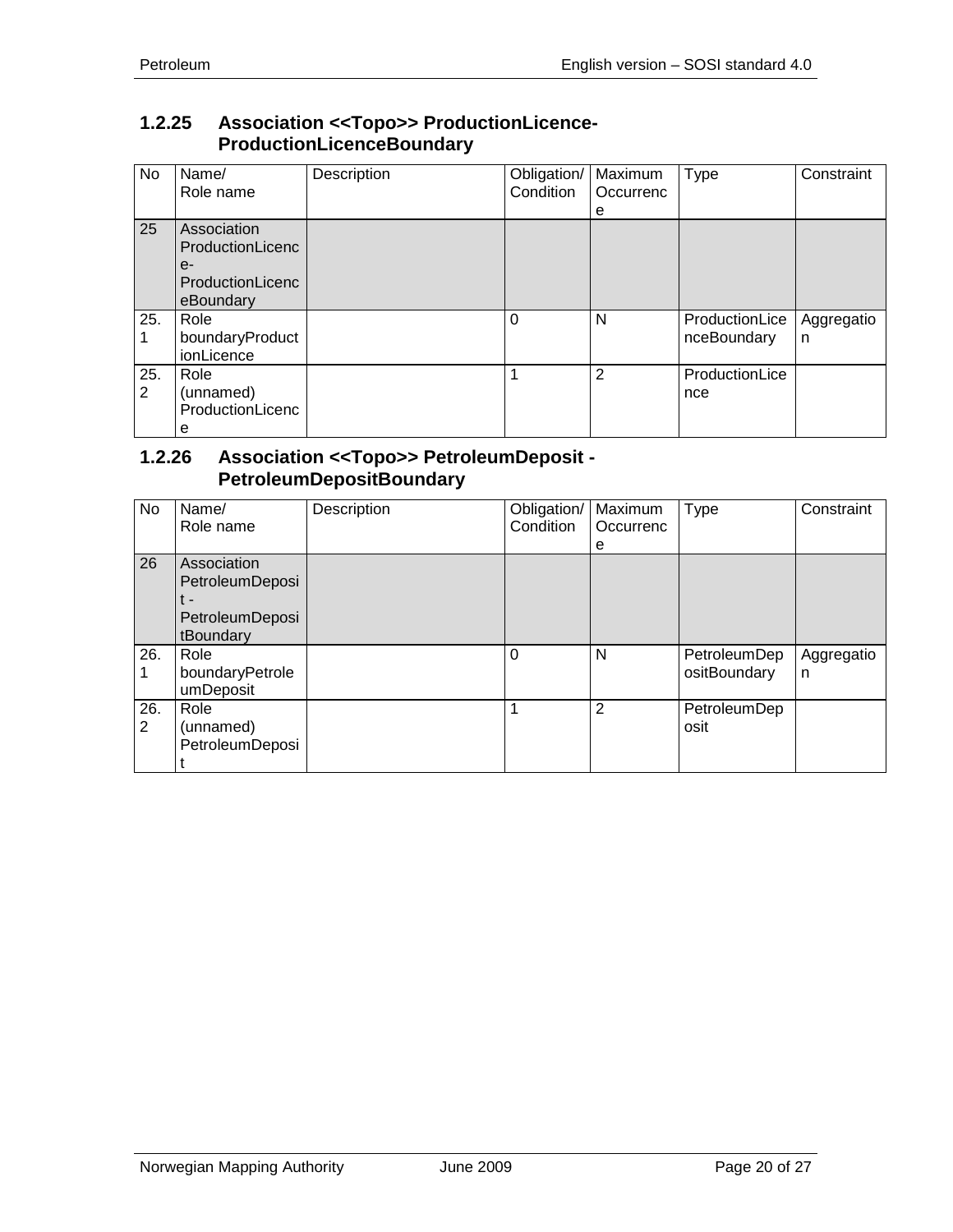# **1.2.26.1 <<CodeList>> InstallationType**

<span id="page-20-0"></span>

| <b>Nr</b>      | Code name                              | Definition/Description                  | Code |
|----------------|----------------------------------------|-----------------------------------------|------|
| $\overline{1}$ | CodeList                               | area of application of the installation |      |
|                | InstallationType                       |                                         |      |
| 1.1            | Anchor                                 |                                         |      |
| 1.2            | Touchdown point                        |                                         |      |
| 1.3            | Concrete block                         |                                         |      |
| 1.4            | Subsea template                        |                                         |      |
| 1.5            | Flange                                 |                                         |      |
| 1.6            | ?? Site tap assembly / Branch point (Y |                                         |      |
|                | and T on pipes)                        |                                         |      |
| $1.7$          | Hang off                               |                                         |      |
| 1.8            | Lump weight                            |                                         |      |
| 1.9            | ??Clamps/Bracket                       |                                         |      |
| 1.10           | Loading buoy                           |                                         |      |
| 1.11           | Manifold                               |                                         |      |
| 1.12           | Centreline buoy                        |                                         |      |
| 1.13           | Counterweight                          |                                         |      |
| 1.14           | Platform deck                          |                                         |      |
| 1.15           | Pile                                   |                                         |      |
| 1.16           | Rig                                    |                                         |      |
| 1.17           | Rotation buoy                          |                                         |      |
| 1.18           | Pipe end (PLEM/PLET)                   |                                         |      |
| 1.19           | Central distribution unit (CDU)        |                                         |      |
| 1.20           | Ship                                   |                                         |      |
| 1.21           | Riser base                             |                                         |      |
| 1.22           | Tank                                   |                                         |      |
| 1.23           | Transponder                            |                                         |      |
| 1.24           | Valve                                  |                                         |      |
| 1.25           | Weather buoy                           |                                         |      |
| 1.26           | Miscellaneous                          |                                         |      |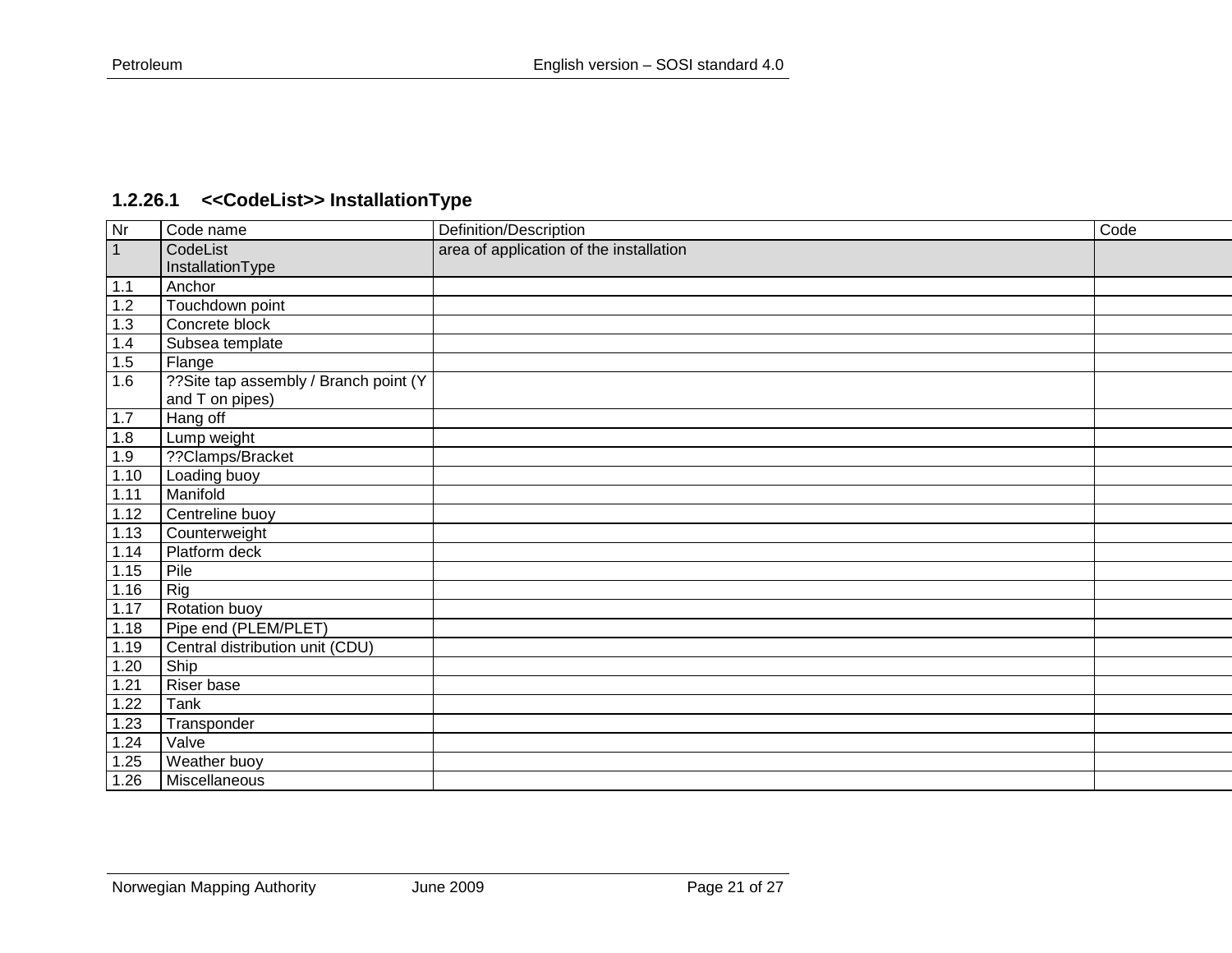# **1.2.26.2 <<CodeList>> InstallationMainType**

| Nr.           | Code name                          | Definition/Description                                                                                                                                                                                                                               | Code |
|---------------|------------------------------------|------------------------------------------------------------------------------------------------------------------------------------------------------------------------------------------------------------------------------------------------------|------|
| $ 2\rangle$   | CodeList                           | main type of category for the installation                                                                                                                                                                                                           |      |
|               | InstallationMainType               |                                                                                                                                                                                                                                                      |      |
| $\boxed{2.1}$ | Permanent (visible on the surface) |                                                                                                                                                                                                                                                      |      |
| 2.2           | Jack up                            |                                                                                                                                                                                                                                                      |      |
| 2.3           | Floating                           | FF-installation which is not meant to be permanently located on the field throughout the<br>lifetime of the field, for example: drilling installation and well intervention installation, cf. the<br>guide to Section 3 of the Framework Regulations |      |
| 2.4           | Permanent on the seabed            | FF-installation which is permanently located on the field, i.e. for the lifetime of the field.<br>Production ships fall within this definition, since they are meant to be permanently located on<br>the field                                       |      |
| 2.5           | Terminal (onshore)                 |                                                                                                                                                                                                                                                      |      |
| 2.6           | Miscellaneous                      |                                                                                                                                                                                                                                                      |      |

#### <span id="page-21-0"></span>**1.2.26.3 <<CodeList>> PetroleumWellClass**

<span id="page-21-1"></span>

| Nr   | Code name          | Definition/Description                                                                          | Code |
|------|--------------------|-------------------------------------------------------------------------------------------------|------|
| 3    | CodeList           | classification of exploration wells and development wells                                       |      |
|      | PetroleumWellClass |                                                                                                 |      |
| 3.1  | Appraisal          | exploration well drilled in order to determine the extent and size of a petroleum deposit which |      |
|      |                    | has already been proven by a wildcat well                                                       |      |
| 3.2  | Cuttings injector  |                                                                                                 |      |
| 3.3  | Gas/cond. producer |                                                                                                 |      |
| 3.4  | Gas injector       |                                                                                                 |      |
| 3.5  | Gas producer       |                                                                                                 |      |
| 3.6  | Observer           | development or test production well which is used to measure specific well parameters           |      |
| 3.7  | Observer/injector  |                                                                                                 |      |
| 3.8  | Observer/producer  |                                                                                                 |      |
| 3.9  | Oil/gas producer   |                                                                                                 |      |
| 3.10 | Oil producer       |                                                                                                 |      |
| 3.11 | Producer/injector  |                                                                                                 |      |
| 3.12 | Test               |                                                                                                 |      |
| 3.13 | Survey             |                                                                                                 |      |
| 3.14 | Water/gas injector |                                                                                                 |      |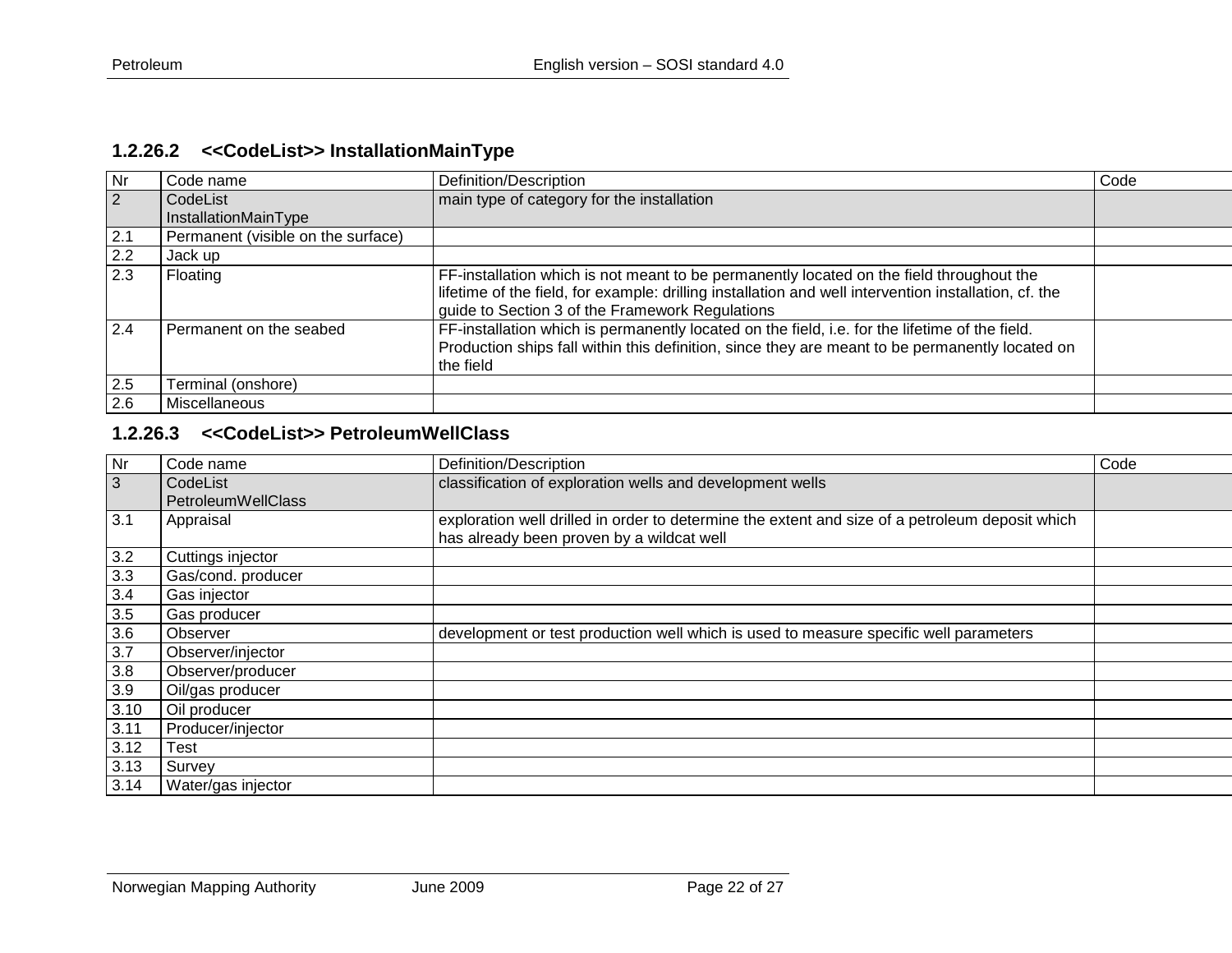| 3.15 | Wate<br>ा iniector |  |
|------|--------------------|--|
| 3.16 | Wate<br>produce    |  |

#### **1.2.26.4 <<CodeList>> PetroleumWellType**

| Nr             | Code name               | Definition/Description                                                                            | Code |
|----------------|-------------------------|---------------------------------------------------------------------------------------------------|------|
| $\overline{4}$ | CodeList                | category of well for petroleum activities                                                         |      |
|                | PetroleumWellType       |                                                                                                   |      |
| 4.1            | Relief well             |                                                                                                   |      |
| 4.2            | <b>Exploration well</b> | well which is drilled in order to prove a potential deposit of petroleum or to obtain information |      |
|                |                         | to delimit a proven deposit. Comprises wildcat and appraisal wells                                |      |
| 4.3            | Development well        | common term for wells which are used for the extraction of petroleum; production wells,           |      |
|                |                         | injection wells and observation wells and any combinations of these                               |      |
| 4.4            | Shallow wells           | boreholes which are drilled to obtain information about the characteristics of the rock types     |      |
|                |                         | and/or to perform geotechnical site investigations for location of installations, and which are   |      |
|                |                         | not drilled to prove or delimit a petroleum deposit or to produce or inject petroleum, water or   |      |
|                |                         | any other medium                                                                                  |      |

#### <span id="page-22-0"></span>**1.2.26.5 <<CodeList>> PetroleumFieldType**

| Nr              | Code name                      | Definition/Description                                                                      | Code      |
|-----------------|--------------------------------|---------------------------------------------------------------------------------------------|-----------|
| $5\overline{5}$ | CodeList<br>PetroleumFieldType | classification of petroleum deposit                                                         |           |
|                 |                                |                                                                                             |           |
| 15.1            | Field                          | one or more discoveries agglomerated, which the licensees have decided to develop, and for  | FE        |
|                 |                                | which the authorities have approved a Plan for Development and Operations (PDO), or for     |           |
|                 |                                | which a PDO exemption has been given                                                        |           |
| 5.2             | <b>Discovery</b>               | petroleum deposit which has been discovered in the same well, and where it is probable that | FU        |
|                 |                                | mobile petroleum is present. Note: The definition includes both commercial and technical    |           |
|                 |                                | discoveries. The discovery receives status as a field when a Plan for Development and       |           |
|                 |                                | Operations (PDO) has been approved by the authorities.                                      |           |
| 5.3             | Prospect                       | a potential petroleum trap with a surveyable, delimited rock volume                         | <b>PR</b> |

#### **1.2.26.6 <<CodeList>> ProductionLicenceType**

<span id="page-22-2"></span><span id="page-22-1"></span>

| Nr             | Code name             | Definition/Description                                | Code |
|----------------|-----------------------|-------------------------------------------------------|------|
| $\overline{6}$ | CodeList              | classification of areas given for production licenses |      |
|                | ProductionLicenceType |                                                       |      |
| 6.1            | _icence               |                                                       |      |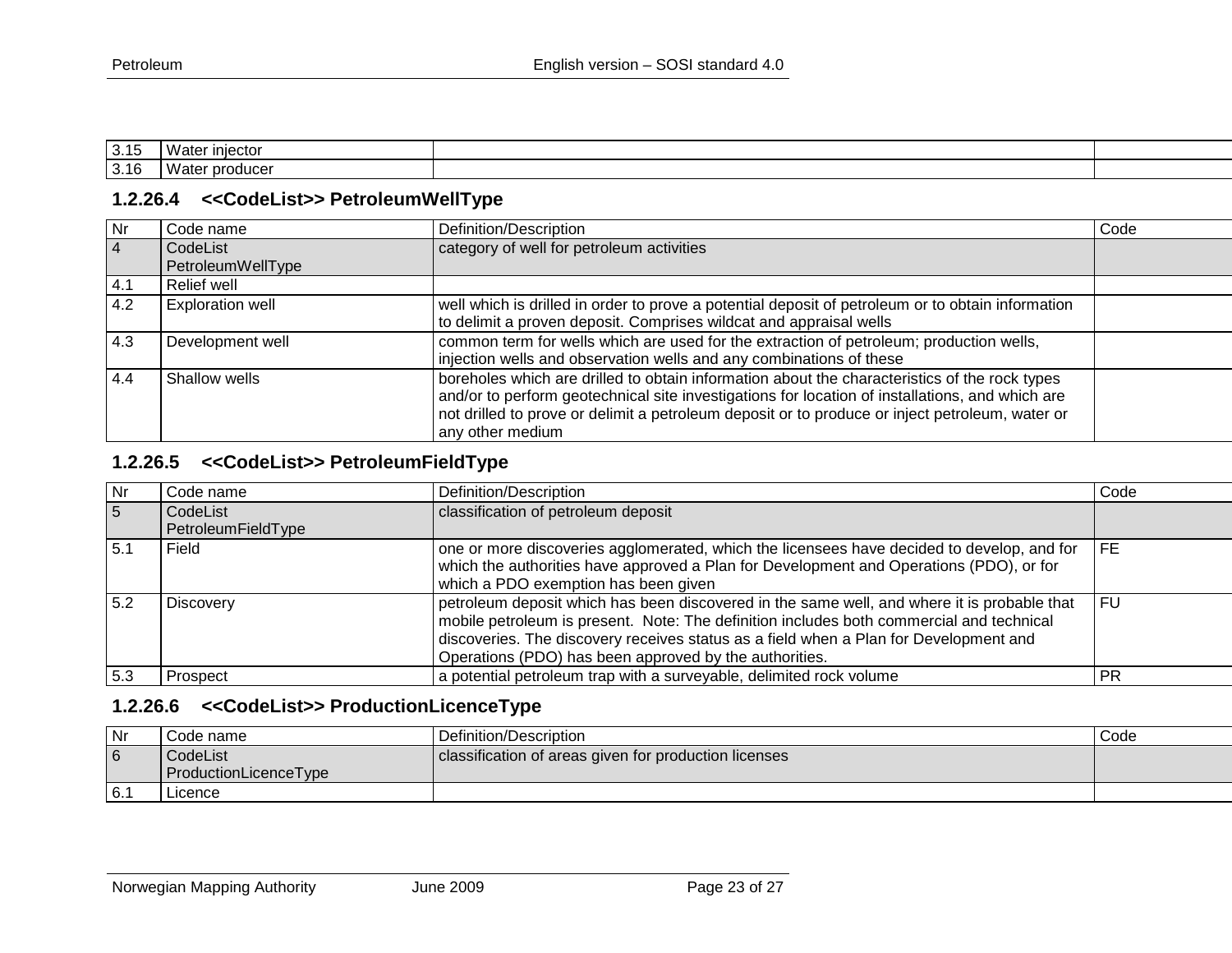| 6.2 | Seismics area             |  |
|-----|---------------------------|--|
| 6.3 | area<br>1nan<br>751.<br>ັ |  |
| 6.4 | <b>Business area</b>      |  |
| 6.5 | Stratigraphic area        |  |

#### **1.2.26.7 <<CodeList>> InstallationFunction**

| <b>Nr</b>      | Code name                        | Definition/Description                                                                     | Code |
|----------------|----------------------------------|--------------------------------------------------------------------------------------------|------|
| $\overline{7}$ | CodeList<br>InstallationFunction | main function of the installation                                                          |      |
| 7.1            | Living quarters                  | FF-permanently manned installations, installations which are continuously manned, or which |      |
|                |                                  | constitute a part of an integrated development solution with bridge connections.           |      |
| 7.2            | Drilling installation            |                                                                                            |      |
| 7.3            | <b>Production/Process</b>        |                                                                                            |      |
| 7.4            | Flare tower                      |                                                                                            |      |
| 7.5            | <b>Bridge foundation</b>         |                                                                                            | 5    |
| 7.6            | Warehouse                        |                                                                                            | 6    |
| 7.7            | Injection                        |                                                                                            |      |
| 7.8            | Pump                             |                                                                                            |      |
| 7.9            | Miscellaneous                    |                                                                                            | 9    |

#### <span id="page-23-0"></span>**1.2.26.8 <<CodeList>> PetroleumCoordinateStatus**

<span id="page-23-1"></span>

| $\overline{\mathsf{N}}$ r | Code name                             | Definition/Description                                                                       | Code |
|---------------------------|---------------------------------------|----------------------------------------------------------------------------------------------|------|
| $\overline{8}$            | CodeList<br>PetroleumCoordinateStatus | source of coordinates ??in relation to the life cycle of the structure (unclear source text) |      |
| 8.1                       | Autorisert                            |                                                                                              |      |
| $8.2$                     | Design                                |                                                                                              |      |
| 8.3                       | <b>Digitised</b>                      |                                                                                              |      |
| 8.4                       | Preliminary                           |                                                                                              |      |
| 8.5                       | As built                              |                                                                                              |      |
| $\frac{8.6}{8.7}$         | As found                              |                                                                                              |      |
|                           | As inspected                          |                                                                                              |      |
| 8.8                       | As laid                               |                                                                                              |      |
| 8.9                       | Som nedgravd                          |                                                                                              |      |
| 8.10                      | Unknown                               |                                                                                              |      |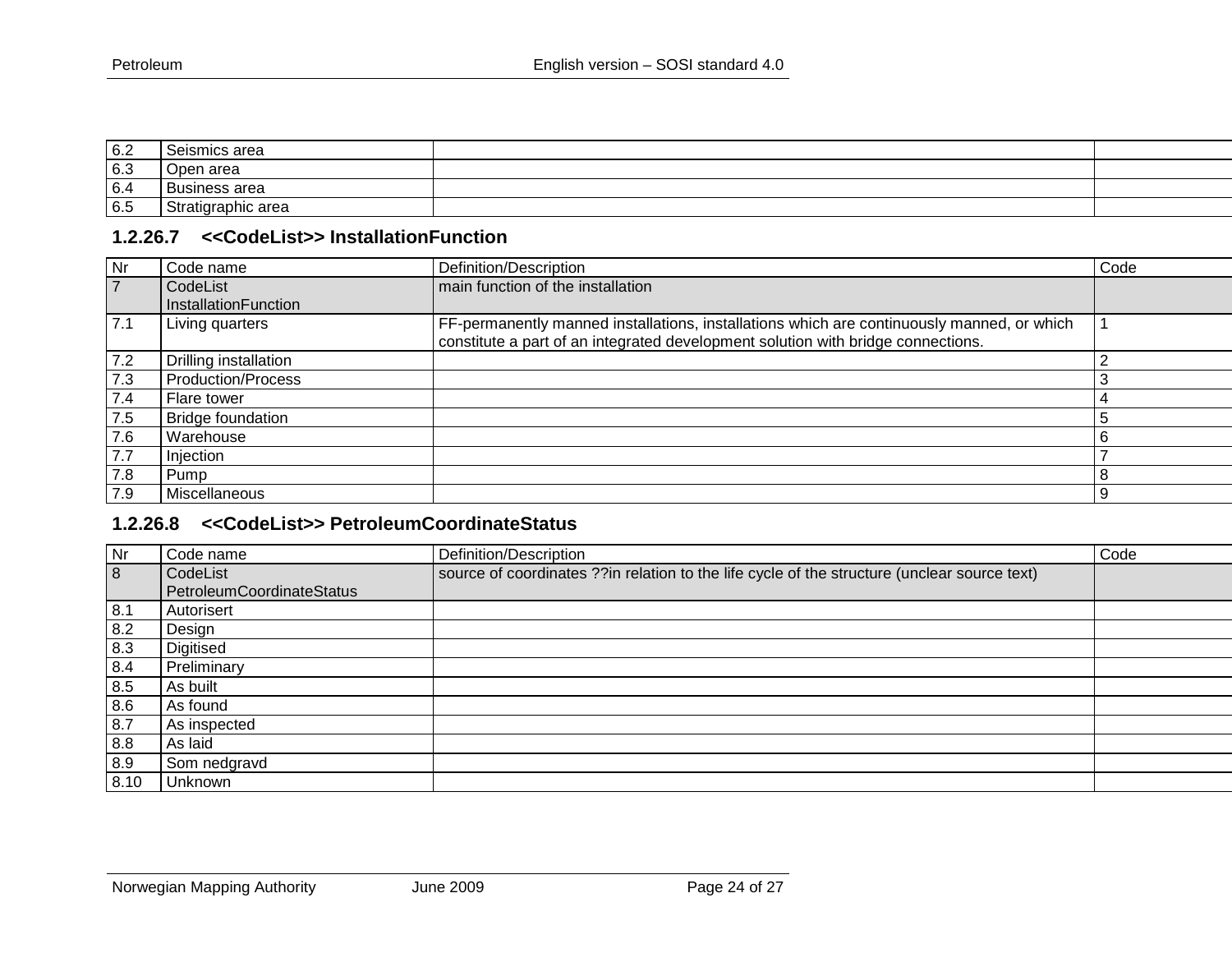#### **1.2.26.9 <<CodeList>> PetroleumPipelineFunction**

| $\overline{\mathsf{N}}$ r | Code name                             | Definition/Description              | Code |
|---------------------------|---------------------------------------|-------------------------------------|------|
| 9                         | CodeList<br>PetroleumPipelineFunction | function/fluid type of the pipeline |      |
| 9.1                       | <b>Electrical cable</b>               |                                     |      |
| 9.2                       | Connector                             |                                     |      |
| 9.3                       | Gas                                   |                                     |      |
| 9.4                       | Gas/Condensate                        |                                     |      |
| 9.5                       | Glykol                                |                                     |      |
| 9.6                       | Hydraulic                             |                                     |      |
| 9.7                       | Communication                         |                                     |      |
| 9.8                       | Condensate                            |                                     |      |
| 9.9                       | Umbilical                             |                                     |      |
| 9.10                      | Methanol                              |                                     |      |
| 9.11                      | Oil                                   |                                     |      |
| 9.12                      | Oil/Gas                               |                                     |      |
| 9.13                      | Water                                 |                                     |      |
| 9.14                      | Water/Gas                             |                                     |      |
| 9.15                      | Miscellaneous                         |                                     |      |

#### <span id="page-24-0"></span>**1.2.26.10 <<CodeList>> PetroleumPipelineType**

| Nr   | Code name             | Definition/Description             | Code |
|------|-----------------------|------------------------------------|------|
| 10   | CodeList              | main category type of the pipeline |      |
|      | PetroleumPipelineType |                                    |      |
| 10.1 | Pipe bundle           |                                    |      |
| 10.2 | Riser                 |                                    |      |
| 10.3 | Flowline              |                                    |      |
| 10.4 | Cable                 |                                    |      |
| 10.5 | ??Tubing coil         |                                    |      |
| 10.6 | Miscellaneous         |                                    |      |

#### **1.2.26.11 <<CodeList>> PetroleumFluidType**

<span id="page-24-2"></span><span id="page-24-1"></span>

| l Nr     | name     | /Description                                                                                                                                                           | nd C |
|----------|----------|------------------------------------------------------------------------------------------------------------------------------------------------------------------------|------|
|          | vuut     | Definition'                                                                                                                                                            | ouud |
| <b>A</b> | UUUELISL | 1.1.1<br>$\cdots$<br>ı are<br>l conditions<br>which<br>liquid<br>ົ<br>$\sim$<br>subsurface, as<br>s hvdrocarbons.<br>าatura<br>ına<br>; in the<br>- 101<br>anu uasevus |      |